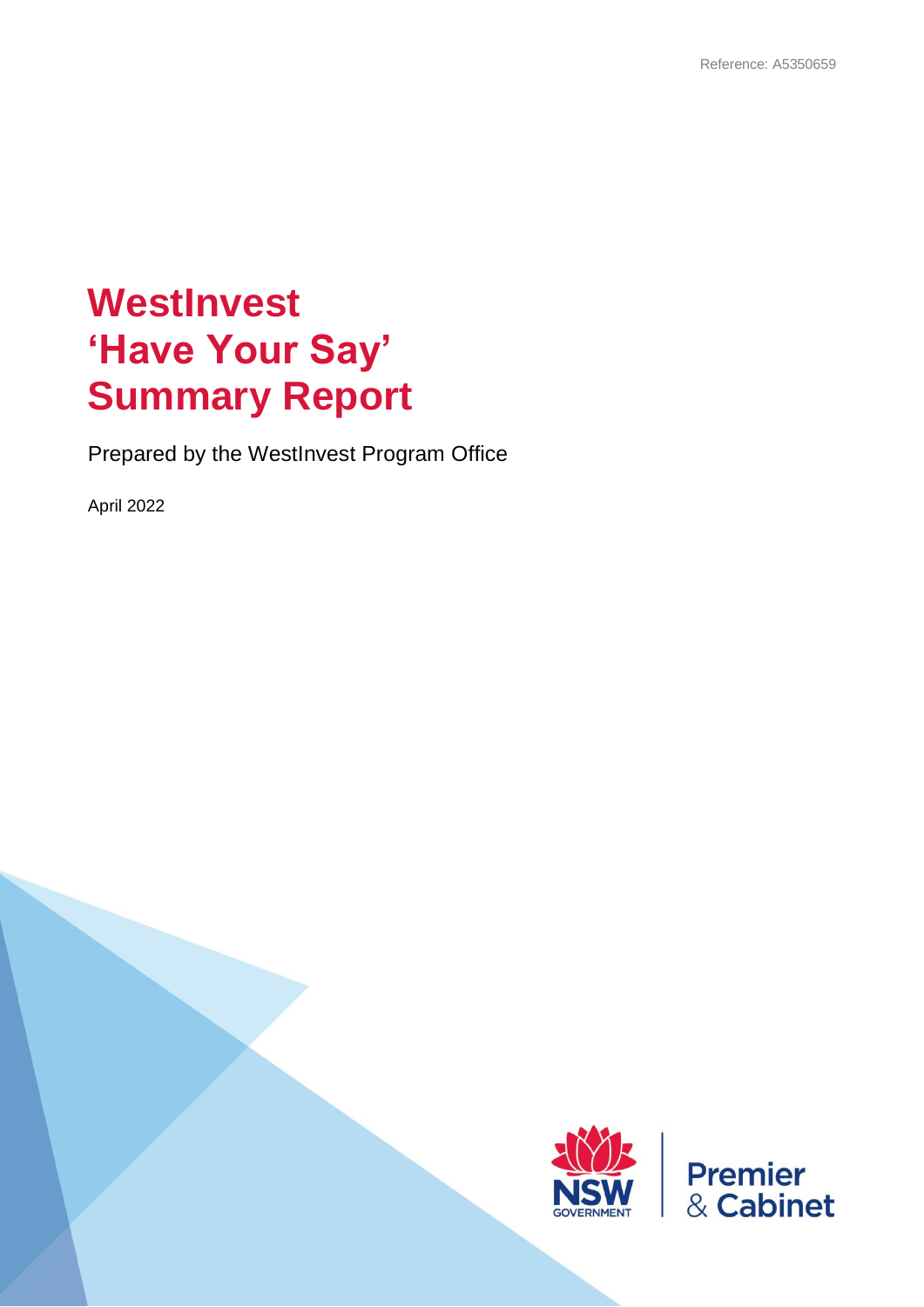### **Contents**

| 1. | <b>About WestInvest</b>                             | $\mathbf{3}$    |
|----|-----------------------------------------------------|-----------------|
| 2. | About the WestInvest 'Have Your Say' Summary Report | 4               |
| 3. | 'Have Your Say' Quick Statistics                    | 5               |
| 4. | <b>Summary of 'Have Your Say' Survey</b>            | $5\phantom{.0}$ |
| 5. | Eligible Responses Per Local Government Area        | $\overline{7}$  |
| 6. | <b>Local Government Area Summary</b>                | $\overline{7}$  |
|    | <b>Annexure A - Blacktown Summary</b>               | 10              |
|    | <b>Annexure B - Blue Mountains</b>                  | 13              |
|    | <b>Annexure C - Burwood</b>                         | 15              |
|    | Annexure D - Camden                                 | 17              |
|    | Annexure E - Campbelltown                           | 19              |
|    | Annexure F - Canterbury-Bankstown                   | 21              |
|    | <b>Annexure G - Cumberland</b>                      | 23              |
|    | Annexure H - Fairfield                              | 24              |
|    | Annexure I - Hawkesbury                             | 25              |
|    | <b>Annexure J - Liverpool</b>                       | 27              |
|    | Annexure K - Parramatta                             | 29              |
|    | <b>Annexure L - Penrith</b>                         | 31              |
|    | Annexure M - Strathfield                            | 33              |
|    | Annexure N - The Hills                              | 34              |
|    | <b>Annexure O - Wollondilly</b>                     | 36              |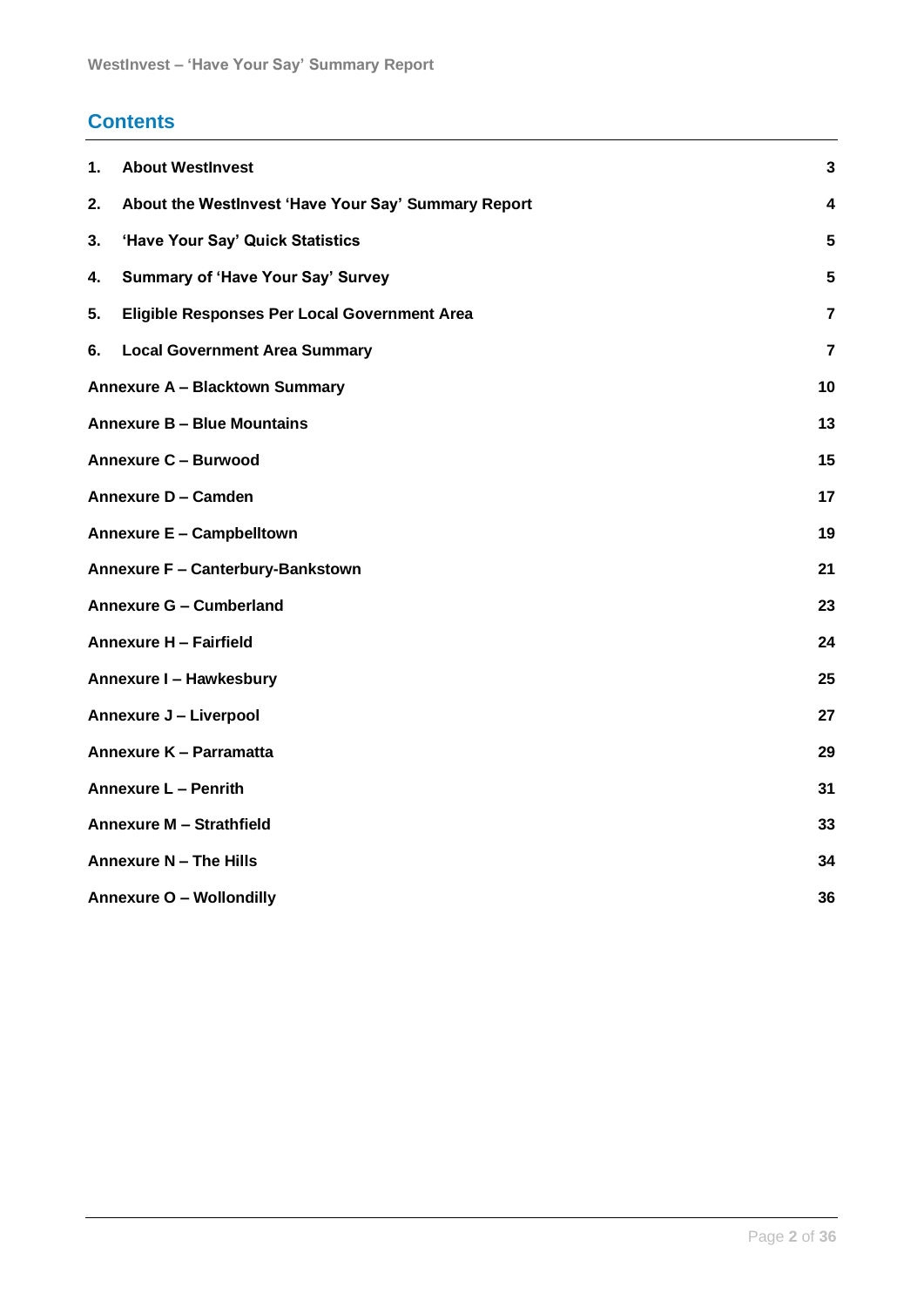### <span id="page-2-0"></span>**1. About WestInvest**

The NSW Government is delivering WestInvest to secure a brighter future for Western Sydney families and residents by helping to build new and improved facilities and local infrastructure that enhance liveability.

The \$5 billion program will fund transformational infrastructure projects across Western Sydney, one of the most diverse and dynamic economic centres in the nation. The projects will improve community amenity and economic recovery, making a real difference to life in the below 15 Local Government Areas.



WestInvest funding will be directed towards projects that improve outcomes in one or more of the six focus areas:

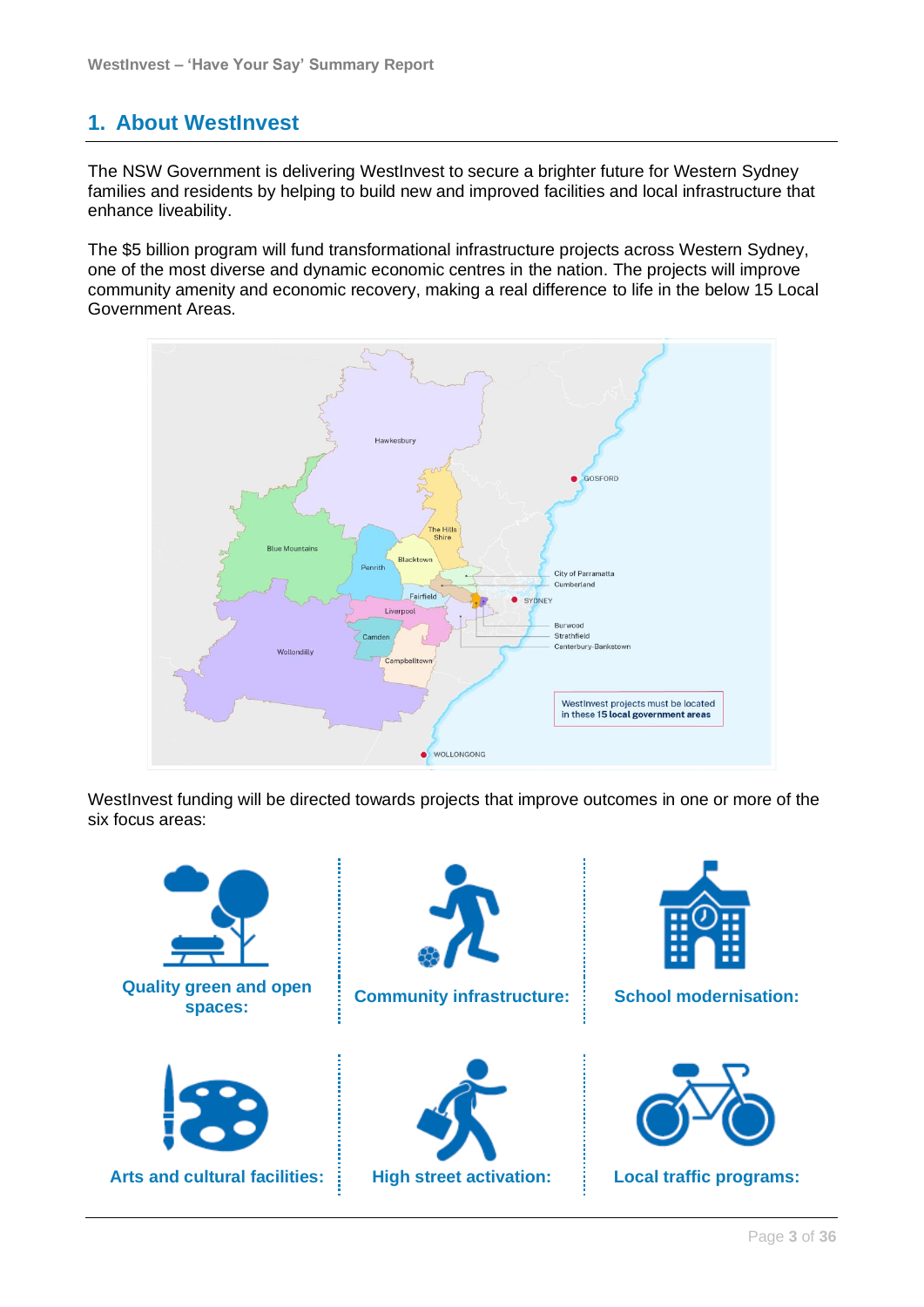WestInvest will provide local communities with projects such as the revitalisation of high streets, improved parks, new sporting fields, indoor sporting facilities, swimming pools, better local traffic flow and active transport links.

The **\$5 billion WestInvest Program** is broken down by:

- \$3 billion for NSW Government agencies to deliver transformational projects.
- **\$2 billion** for Community Project Grants:
	- o Local Government Allocation: \$400m to local councils between \$20 million and \$35 million, depending on population
	- o Competitive Round: \$1.6 billion to community groups through a competitive round.

### <span id="page-3-0"></span>**2. About the WestInvest 'Have Your Say' Summary Report**

On 23 February 2022, Premier Dominic Perrottet, Treasurer Matt Kean and Minister for Western Sydney Stuart Ayres called for Western Sydney residents to put forward ideas for community enhancing projects ahead of the official WestInvest Program launch.

Residents were invited to submit ideas through a 'Have Your Say' survey on the NSW Government website between 23 February 2022 and 31 March 2022.The purpose of the survey was to capture ideas and gain feedback from Western Sydney residents about the infrastructure projects that would improve their local communities. More than 5,400 people submitted a survey, with 11,336 ideas generated.

The WestInvest Program Office has undertaken an analysis of the feedback and ideas presented in the surveys against the WestInvest Program Guidelines.

Community members provided diverse suggestions, ranging from indoor sports facilities, tree planting, swimming pools and multicultural food precincts, to boat ramps and playgrounds. An overview of eligible community suggestions broken down by LGA is provided in Annexures A – O.

While some ideas put forward through the 'Have Your Say' survey did not meet the WestInvest Guidelines, they provide an insight into the projects that are important to local residents. This information will be collated and shared with the relevant local councils and NSW Government agencies to help inform future planning in Western Sydney. The ideas deemed ineligible for WestInvest are not included in this report.

This WestInvest 'Have Your Say' Summary Report provides a breakdown of the most popular focus areas overall, per Local Government Area (LGA), and lists the eligible ideas that were captured. The information from those eligible surveys will feed into the assessment process across the WestInvest Program.

Surveys and ideas put forward through the 'Have your Say' process were for consultation purposes only and do not form part of a formal application under the WestInvest Program. Information about how to register interest and apply for the WestInvest Program is available at [www.nsw.gov.au/westinvest.](http://www.nsw.gov.au/westinvest)

> *"An indoor sports centre would transform our community"*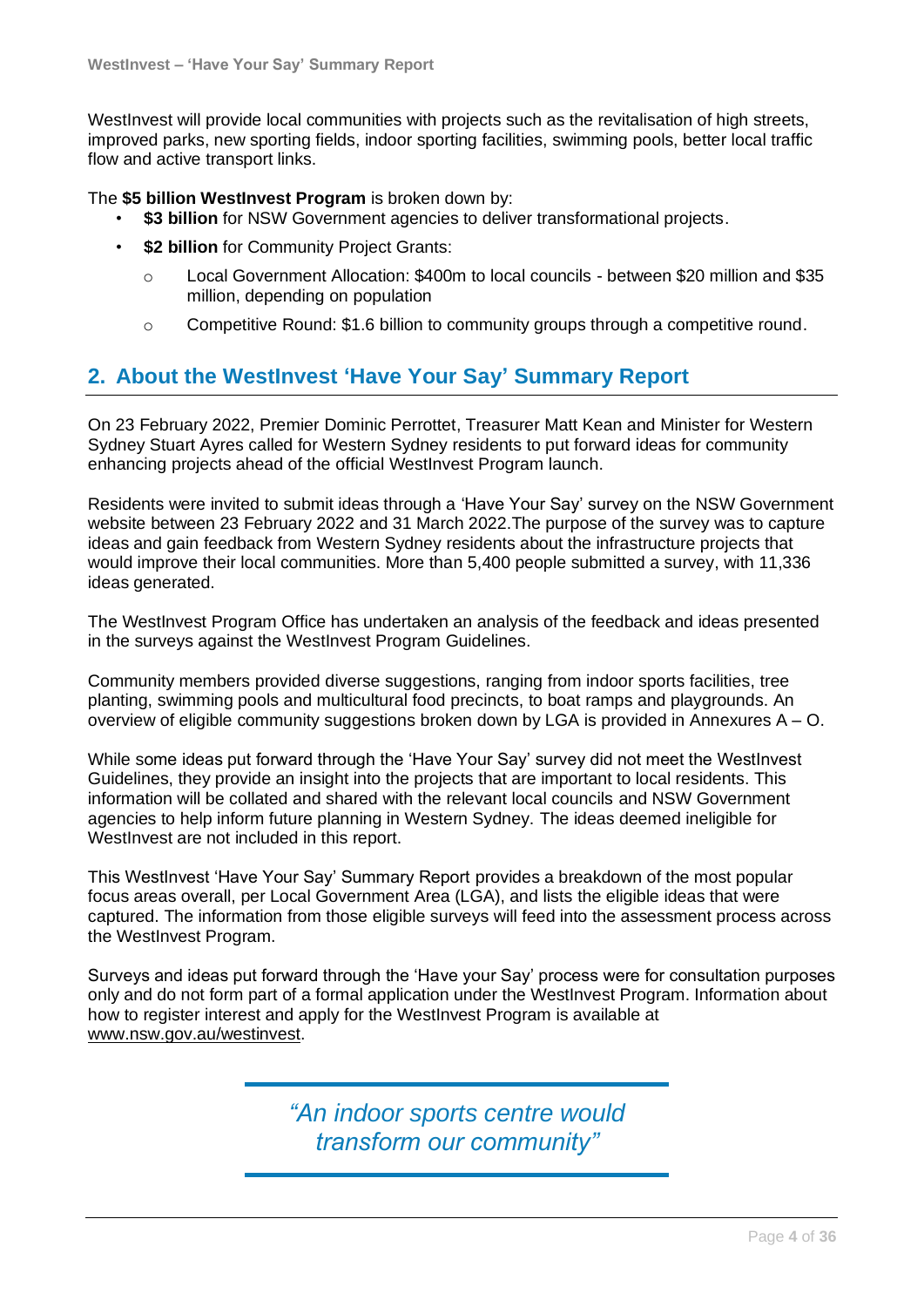### <span id="page-4-0"></span>**3. 'Have Your Say' Quick Statistics**



### <span id="page-4-1"></span>**4. Summary of 'Have Your Say' Survey**

The 'Have Your Say' survey provided an opportunity for Western Sydney residents to put forward ideas for projects that would improve and enhance the communities in which they live.

Those that completed the survey were asked to answer four questions:

- 1. What LGA does your idea relate to?
- 2. Which of the six WestInvest focus areas does your idea relate to?
	- i. Quality green and open spaces;
	- ii. Community infrastructure;
	- iii. School modernisation;
	- iv. Arts and cultural facilities;
	- v. High streets activation; and
	- vi. Local traffic programs.
- 3. What transformational infrastructure project would improve liveability in your local area?
- 4. Describe how this project would be transformational to your local community now and into the future.

A breakdown of all eligible 'Have Your Say' survey responses have been filtered into one or more of the six focus areas for the WestInvest program. The outcomes are captured in the chart below: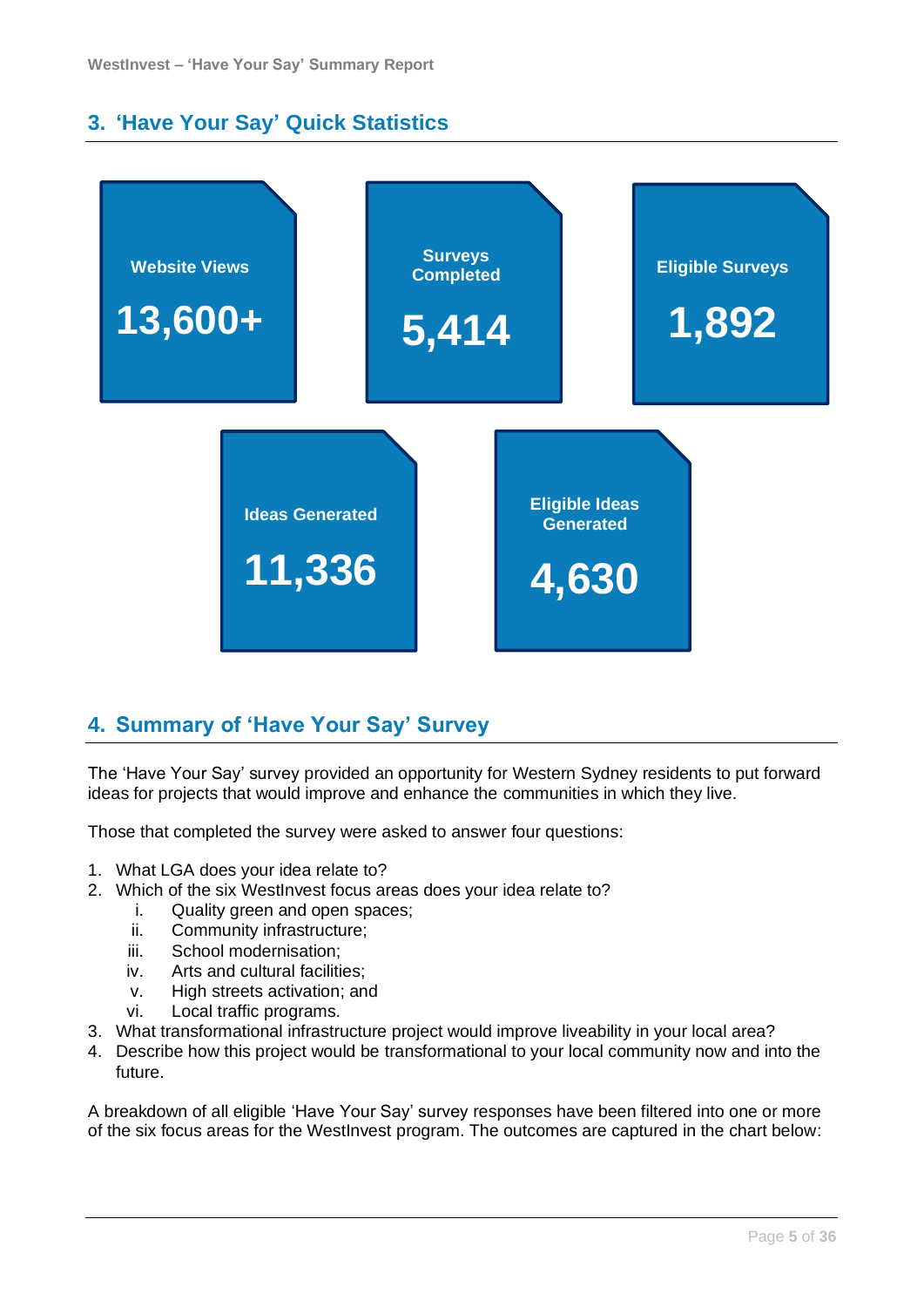

### **Overall Eligibile Responses**

*"A multipurpose community facility will provide a space for community, cultural, recreational and social building events, transforming the community that currently reside here…"*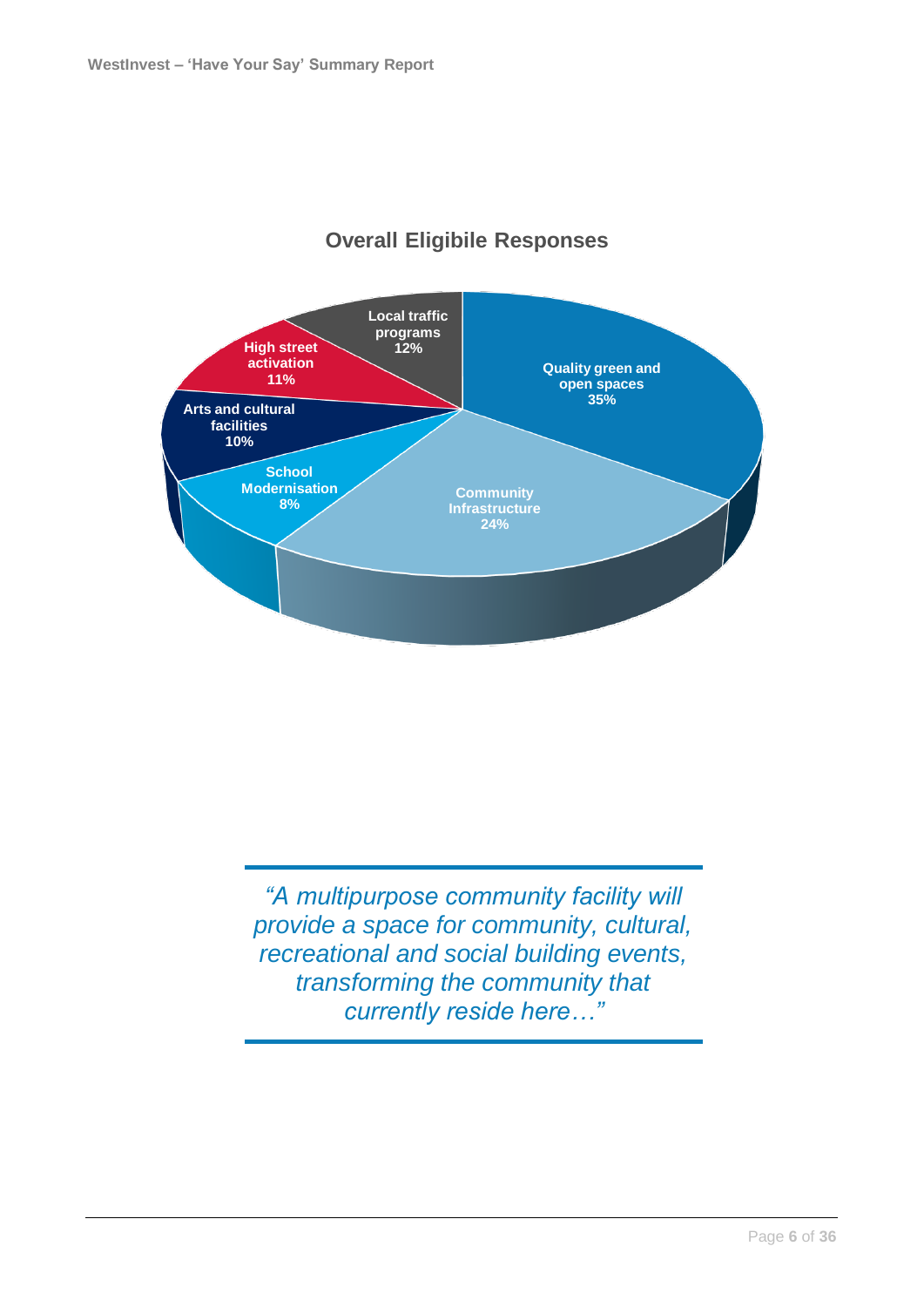### <span id="page-6-0"></span>**5. Eligible Responses Per Local Government Area**



### <span id="page-6-1"></span>**6. Local Government Area Summary**

A breakdown of eligible survey responses by each Local Government Area is provided below.



#### **BLACKTOWN**

Page **7** of **36**

**BLUE MOUNTAINS**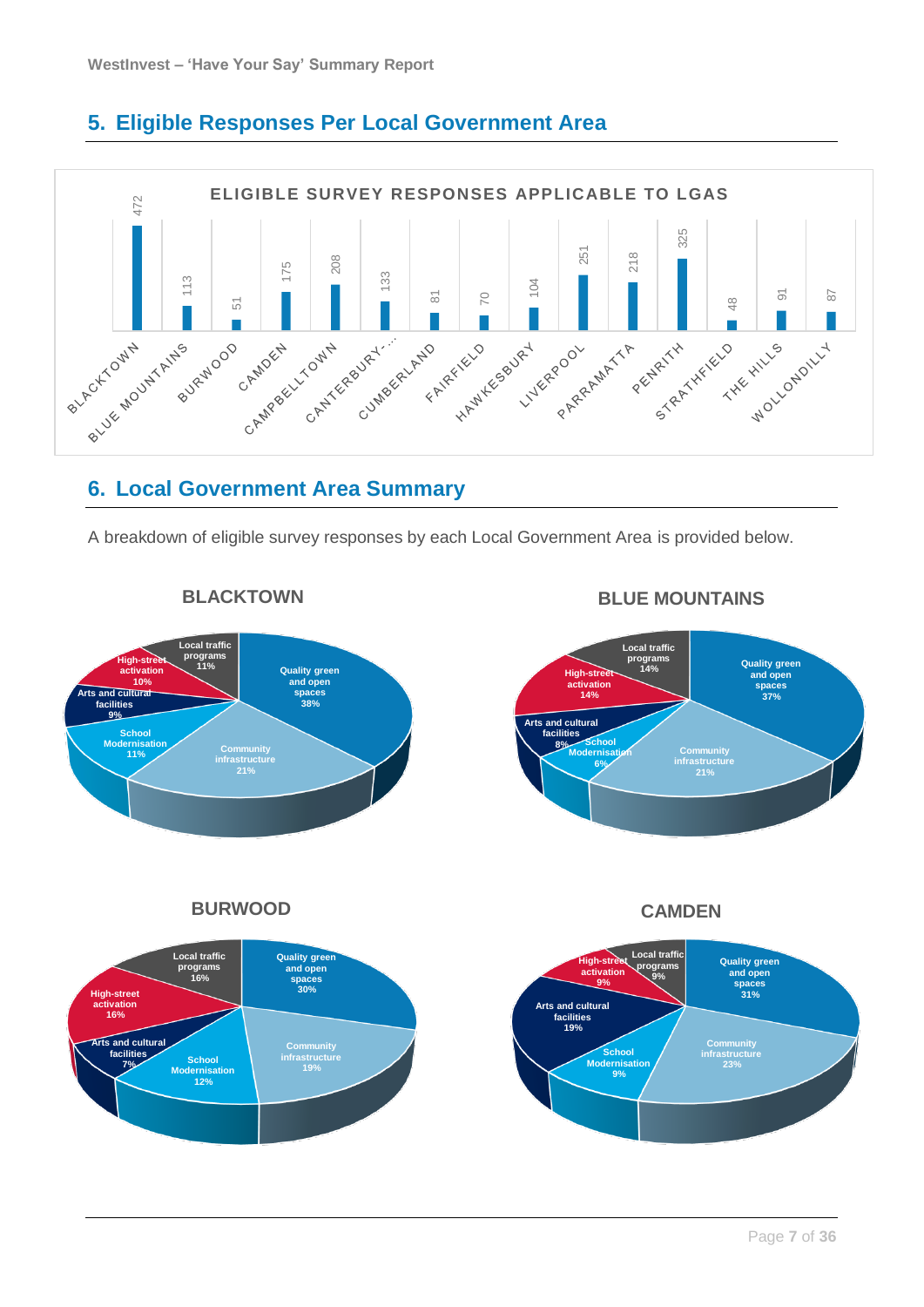**CAMPBELLTOWN**



#### **CANTERBURY-BANKSTOWN**



**HAWKESBURY CUMBERLAND**



**FAIRFIELD** 

**School Modernisation 7%**

**Community infrastructure 23%**



**HAWKESBURY**

**LIVERPOOL**



*"I'd love to see more combined bike and pedestrian paths for our family to use"*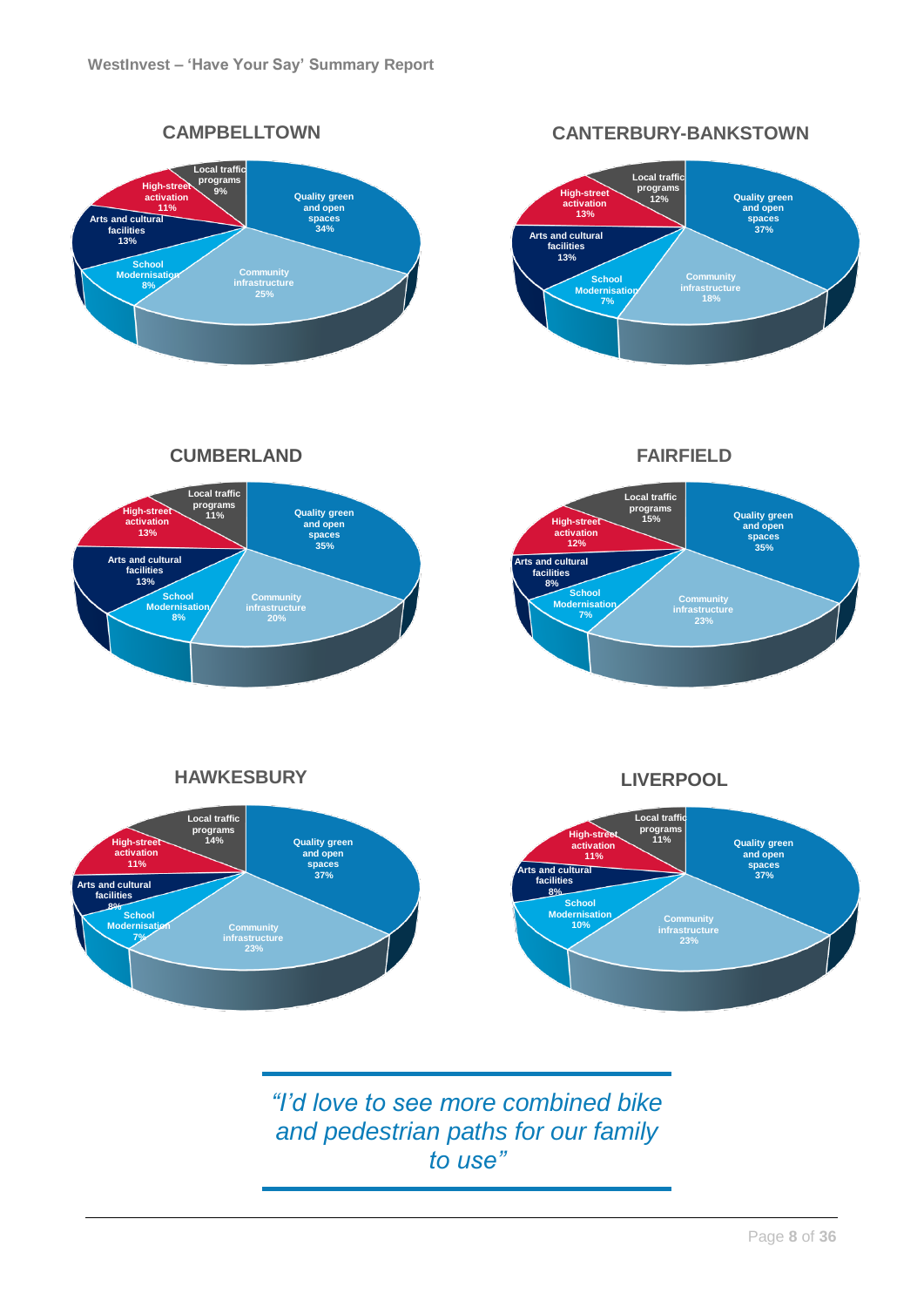

**STRATHFIELD**





**WOLLONDILLY**



*"Walking and cycle paths along our rivers"*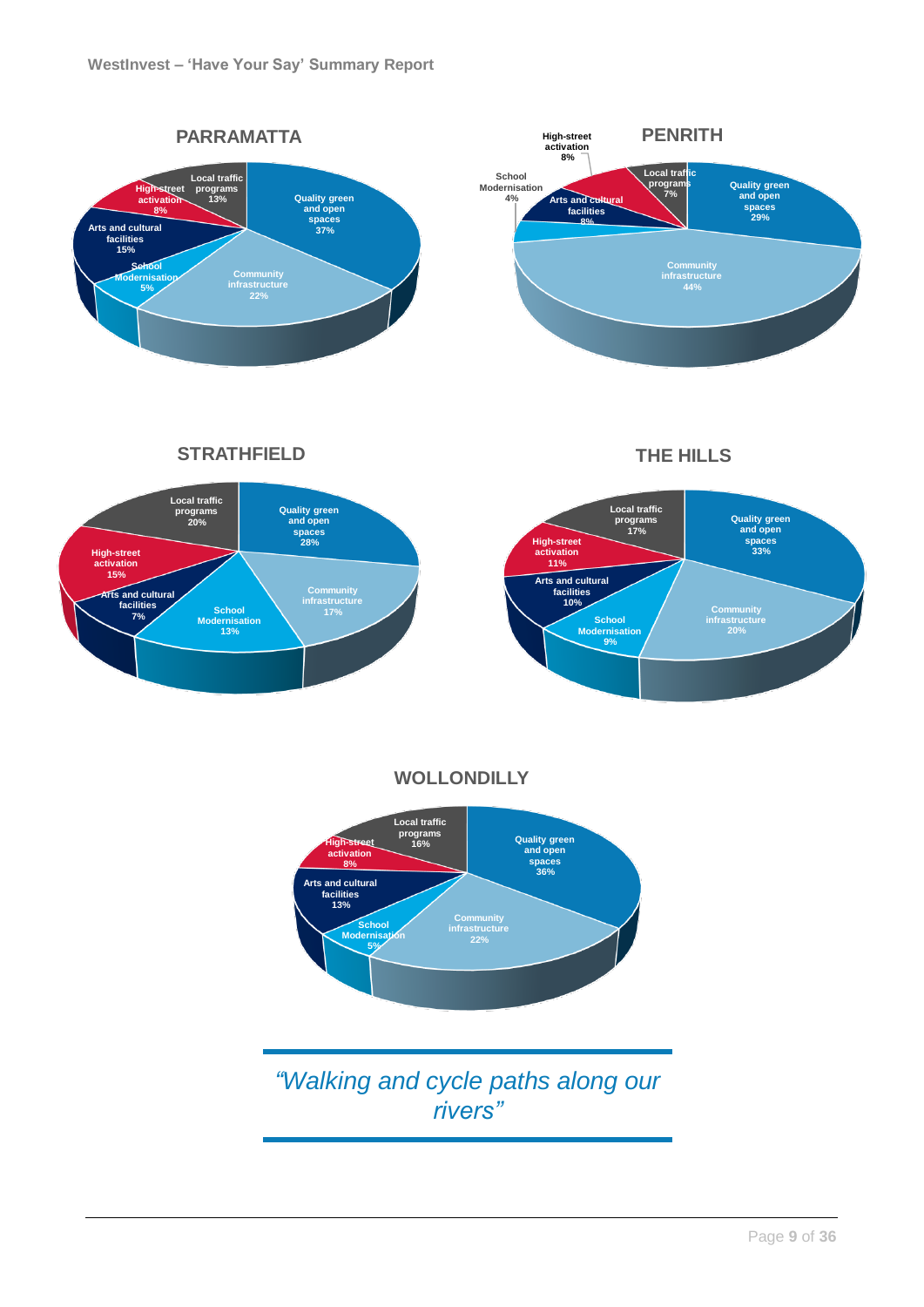# **Annexure A – Blacktown Summary**

<span id="page-9-0"></span>

| What transformational infrastructure project would improve liveability in your local area?                                                                            |  |
|-----------------------------------------------------------------------------------------------------------------------------------------------------------------------|--|
| New parks and recreational facilities                                                                                                                                 |  |
| Blacktown Main Street revamp                                                                                                                                          |  |
| A proper public innovation hub is required in the Western Sydney area                                                                                                 |  |
| A performance BMX track for the kids                                                                                                                                  |  |
| A multicultural centre/structure with facilities and staff qualified to assist local population to enhance exchange of skills and encourage home-<br>based industries |  |
| Outdoor water lagoon                                                                                                                                                  |  |
| Really great museums (children's, science, natural history etc)                                                                                                       |  |
| A conservatorium of music                                                                                                                                             |  |
| Clean out creeks and drainage channels                                                                                                                                |  |
| Community infrastructure and arts, crafts and cultural events, course, facilities, and community outlets                                                              |  |
| Exercise facilities for seniors in the parks                                                                                                                          |  |
| Local swimming pools                                                                                                                                                  |  |
| More natural green space with mature trees, native vegetation and a community garden where people can grow produce                                                    |  |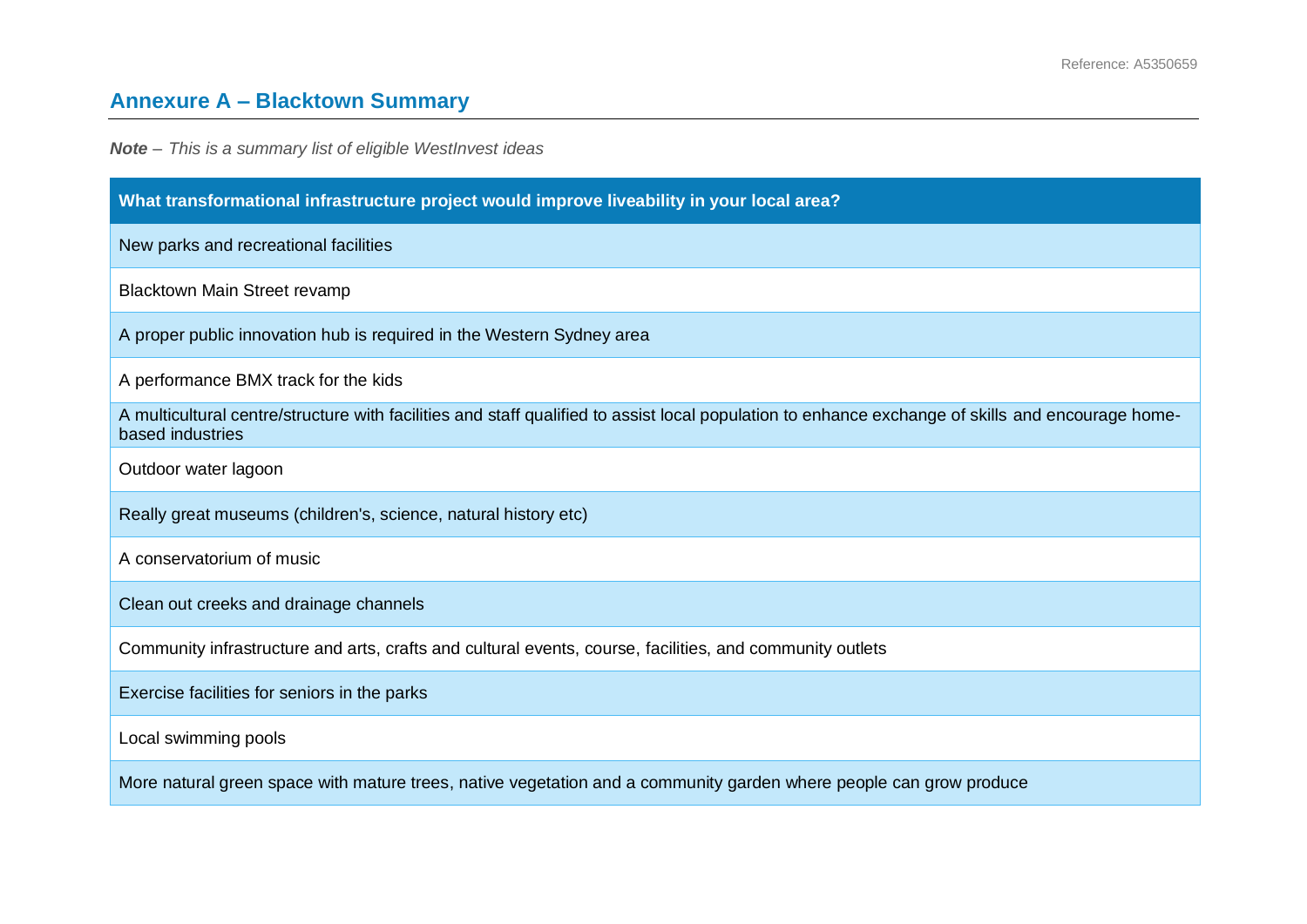Local library at Marsden Park

Museums/shopping centres/ swimming pools / entertainment facilities

More cycling tracks and extend existing cycling tracks

Shade and protective gates for a children's play area

More updated, sheltered playgrounds with picnic and BBQ facilities

Indoor sports facilities such as basketball courts

Create more fusion spaces, where parks and cafes, along with play equipment are located. It would be brilliant to have more 'local' places to meet

More green parks along the natural rivers/streams

Shade sails/structures/facilities in all parks that don't have existing natural shade

Creating more community arts and cultural facilities would be beneficial. Centres which allow families to learn more about the Australian culture, lifestyle and help make friends

Hockey fields

Creation of a bicycle commuter facility so cyclists can commute into the Blacktown CBD and have end of trip facilities to enable their transition to their workplace

Adding more trees

Improved high streets that value history and architecture

Parks with restaurants and seating spaces for picnics and activities for teenagers also (not just young kids). Fun spaces like a trampoline park with food stalls

Splash parks, and young children play spaces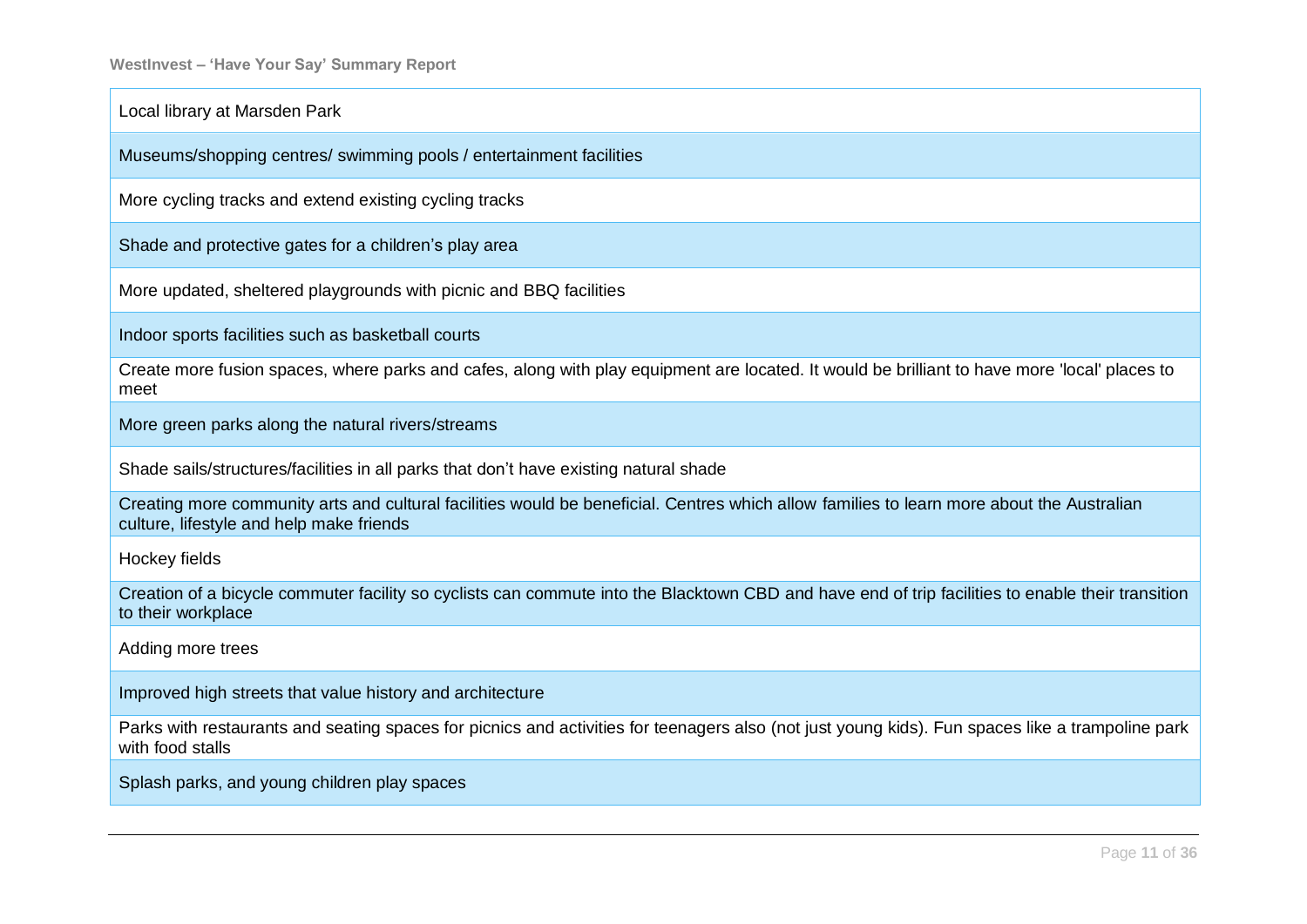A modern swimming pool with outdoor picnic and a play area

Communal gardening in green spaces, in particular food forests. Landscaping to capture water runoff for growing. Showcase indigenous land management concepts

Netball courts

More parks, cycling tracks and walkways

Mitigate urban heat island effect by creating green corridors in developing suburbs and creating urban forestry areas in existing suburbs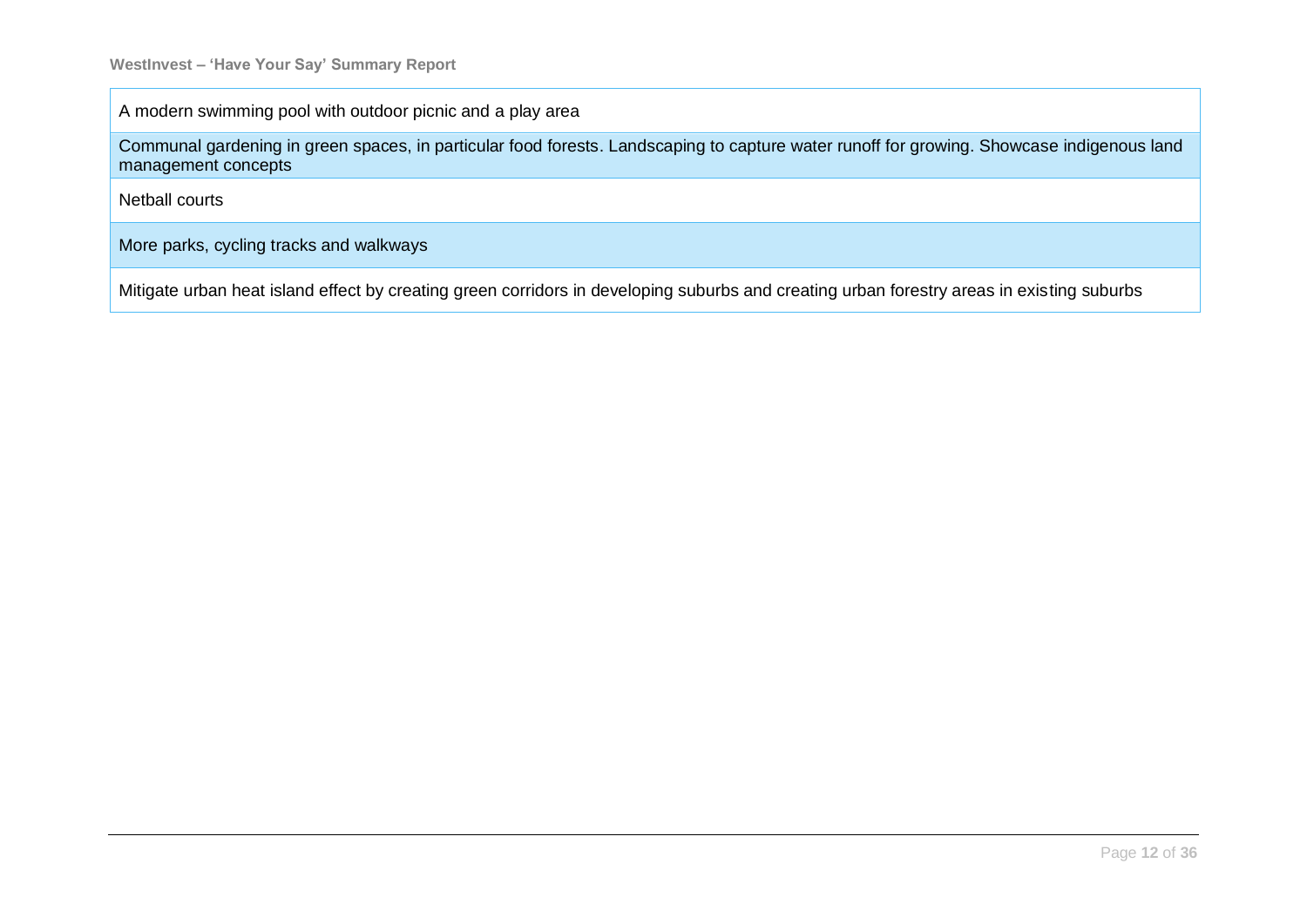### **Annexure B – Blue Mountains**

<span id="page-12-0"></span>

| What transformational infrastructure project would improve liveability in your local area?                               |  |  |
|--------------------------------------------------------------------------------------------------------------------------|--|--|
| Covered area parks and picnic grounds, especially with new toilet facilities opened longer                               |  |  |
| Shared bike and footpaths off the highway linking mountains towns                                                        |  |  |
| Planting more trees and flowers in major streets                                                                         |  |  |
| More dedicated cycle paths                                                                                               |  |  |
| Mountain bike tracks and facilities                                                                                      |  |  |
| Outdoor exercise stations with fixed equipment                                                                           |  |  |
| Hazelbrook shops turned into a piazza                                                                                    |  |  |
| More green spaces and community gathering buildings to house more social support in the form of socially educated people |  |  |
| Upgraded community centres                                                                                               |  |  |
| An inclusive, all ages park in the mid-mountains                                                                         |  |  |
| Pedestrian access for fragmented communities in the Blue Mountains                                                       |  |  |
| Larger pool updates and outdoor parks with water play                                                                    |  |  |
| Waterplay playground for all ages                                                                                        |  |  |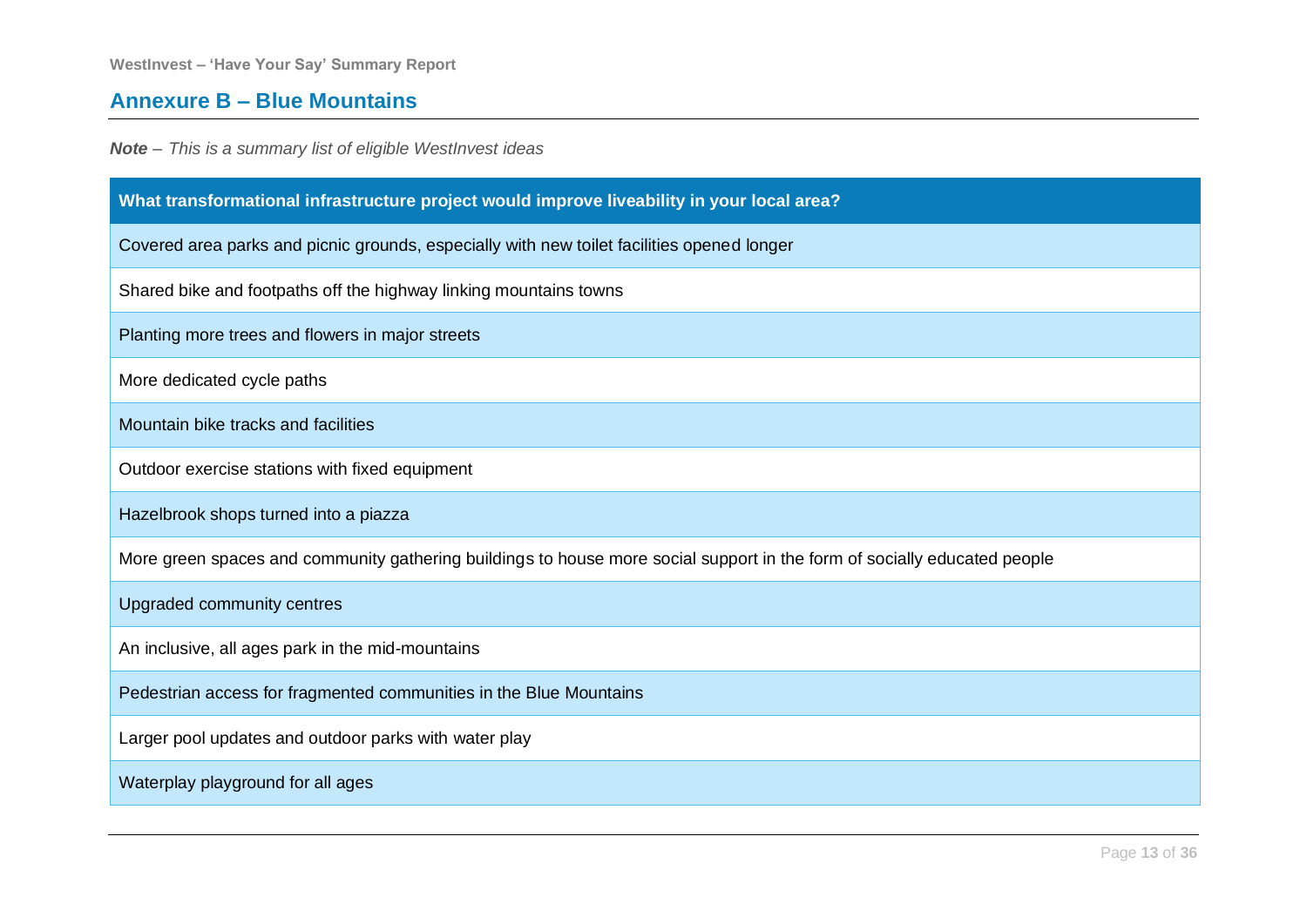Wide-reaching Safe Routes to School programs that ensures safe, comfortable and convenient walking and cycling routes and facilities for children, parents and teachers

Wentworth Falls Lake needs a path constructed which goes all the way around

More services, social activities, parks etc

Play spaces in Knapsack Reserve, including water play and better access from surrounding streets including footpaths

Completing a safe active transport corridor through the Blue Mountains

A cycleway across the Blue Mountains

An Aboriginal parkland

Indoor youth activity centre for sports and rock climbing indoors in Blue Mountains

A play space/water space for summer and improved indoor spaces/sport areas and wet weather activities for teens in the mid mountains

Infrastructure to expand and improve creative arts in the Blue Mountains to attract more local artists and create a significant art hub for the community

Fitness parks for adults

The restoration of the former Mount St Mary's Convent and College into a cultural and events centre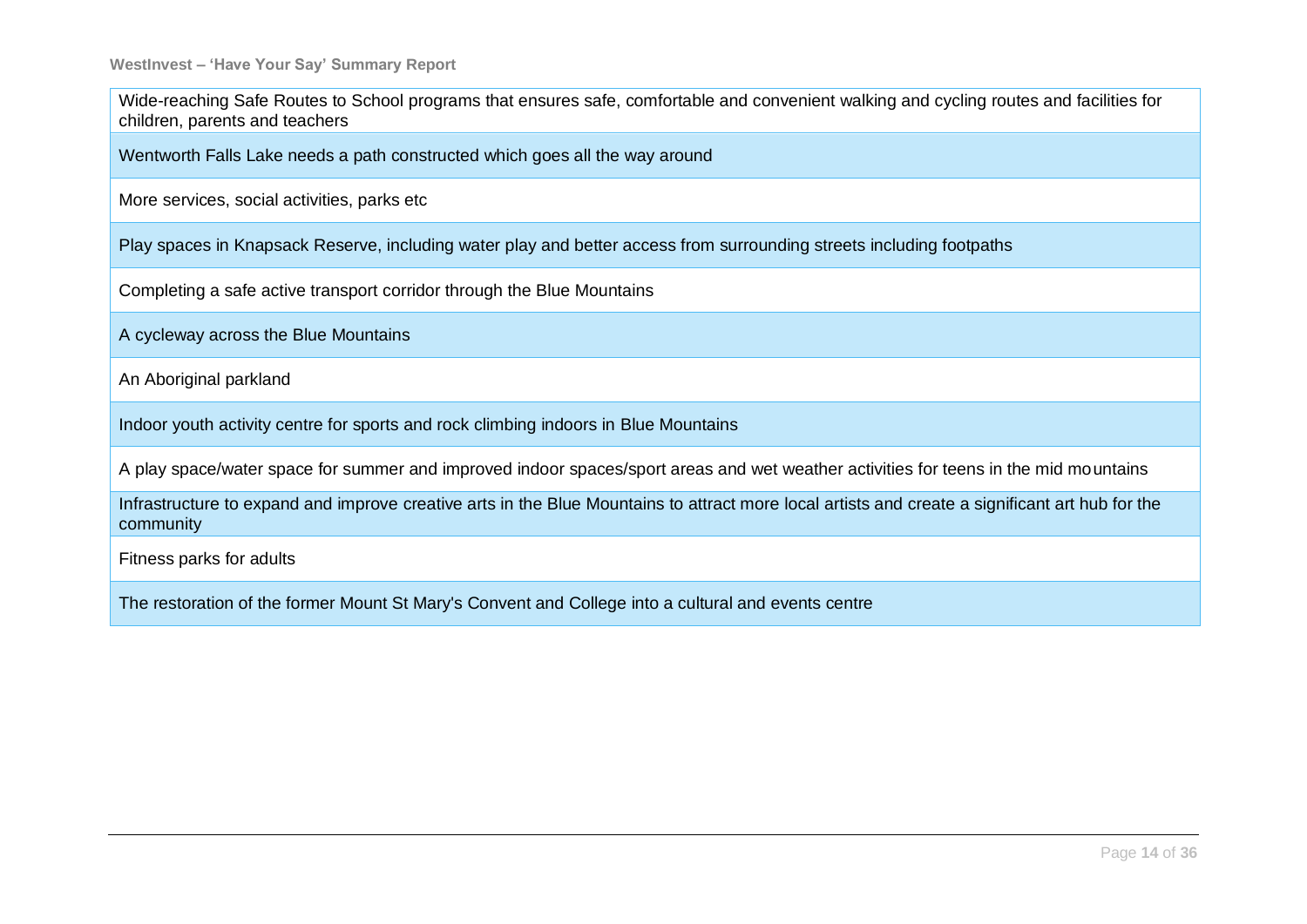### **Annexure C – Burwood**

<span id="page-14-0"></span>

| What transformational infrastructure project would improve liveability in your local area?                              |  |
|-------------------------------------------------------------------------------------------------------------------------|--|
| More green spaces, tree canopy to reduce effects of climate change                                                      |  |
| More separated cycleways                                                                                                |  |
| <b>Trees. Trees. Trees. Trees</b>                                                                                       |  |
| Walkable streets                                                                                                        |  |
| Mature tree shade                                                                                                       |  |
| More green spaces and community gathering buildings                                                                     |  |
| Cleaner and more orderly high streets with classier shopfronts and non-slip foot paths; more green space and vegetation |  |
| Bicycle paths that run alongside main roads, but are separated from motor traffic                                       |  |
| More street trees                                                                                                       |  |
| Change Burwood Road to bus and delivery only. Upgrade the streetscape to be people friendly                             |  |
| More walkable open parks                                                                                                |  |
| High rise sporting complexes                                                                                            |  |
| Provide greater access and recreationally facilities for people with disabilities                                       |  |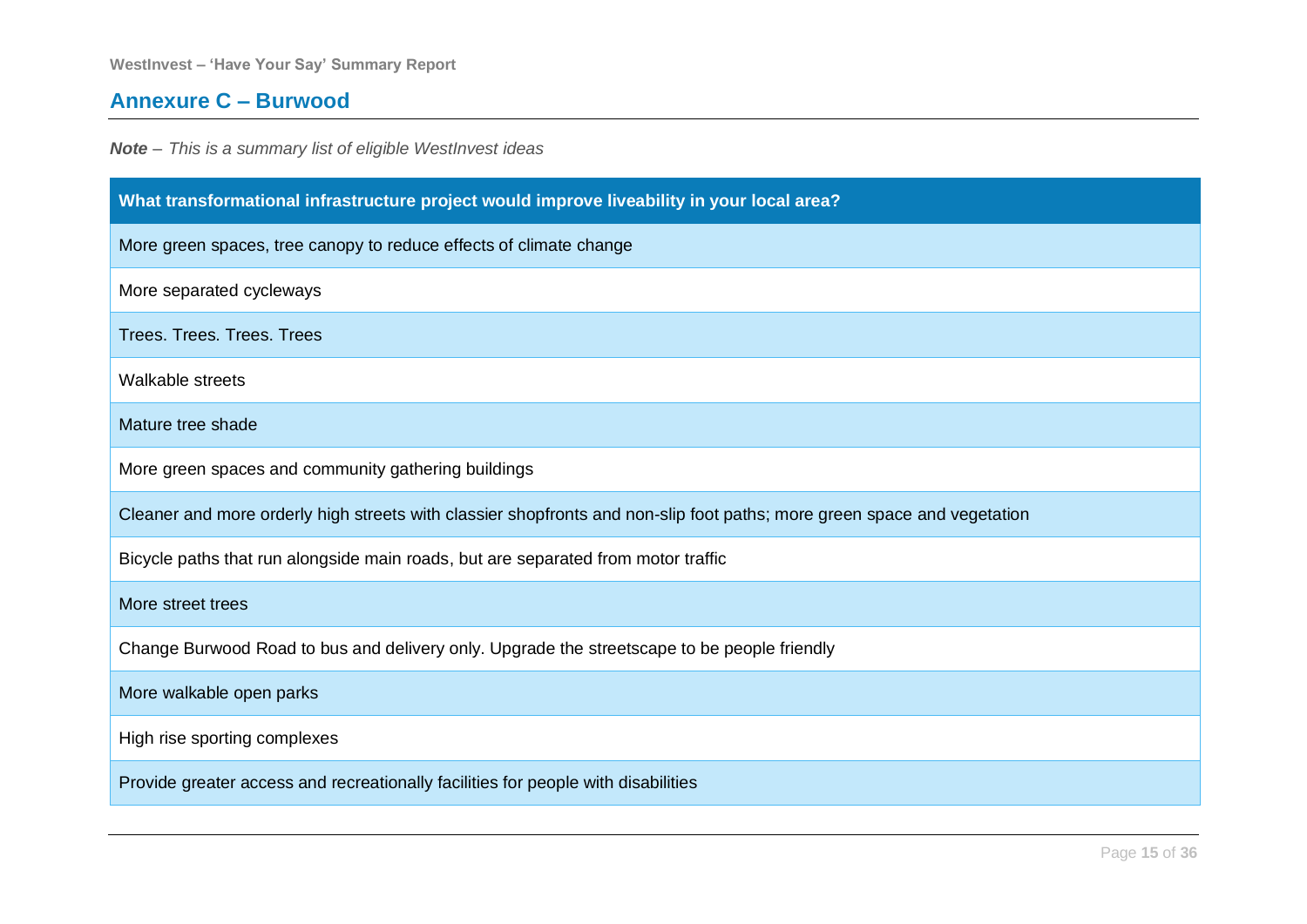New full size all weather playing field next to Enfield pool

There are so many young families in desperate need of green open spaces for kids to play and explore in

The creation of a dedicated community services hub through the purchase of a building and/or land in the heart of the Burwood town centre to enable people to access a broad range of critical social services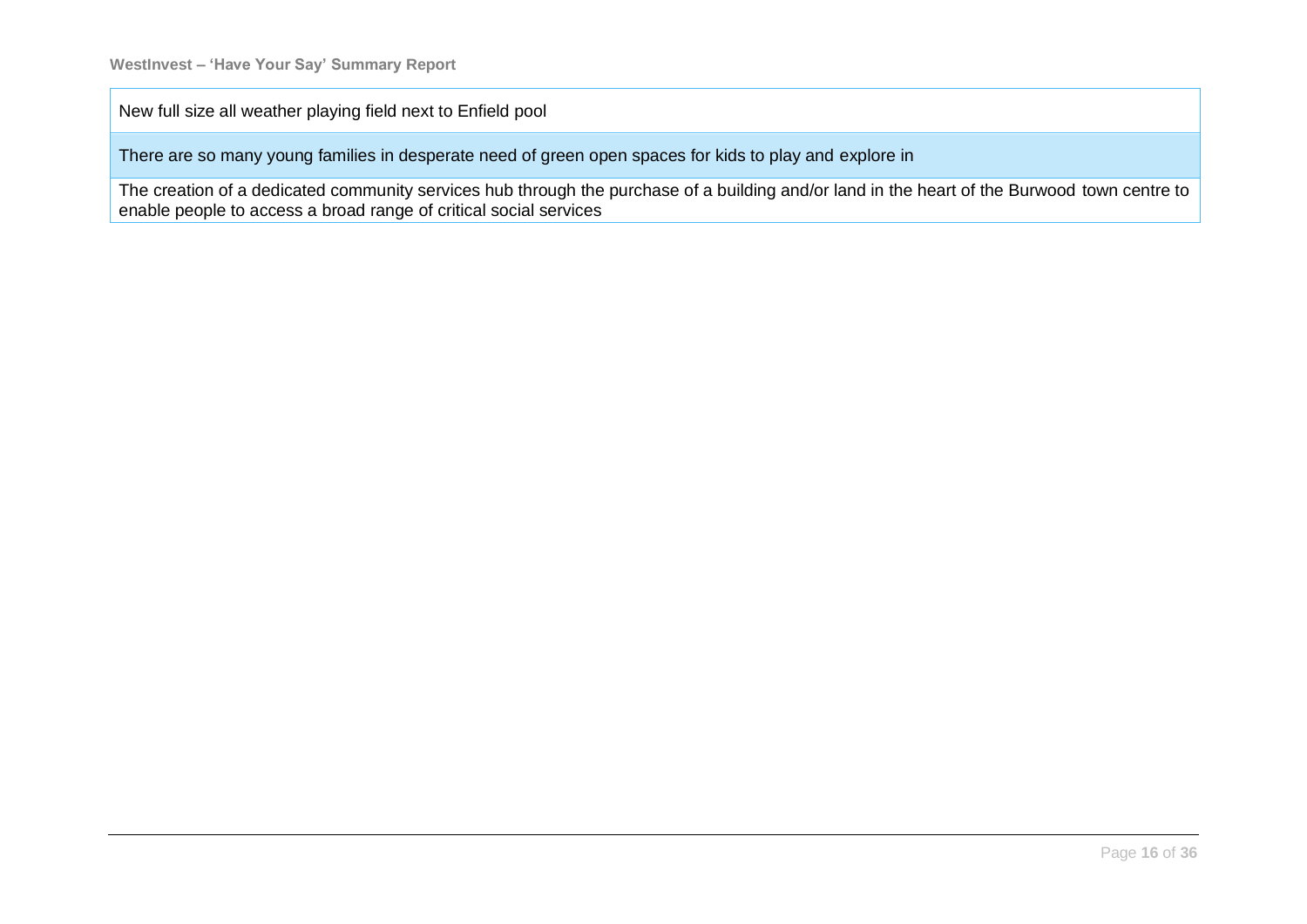### **Annexure D – Camden**

<span id="page-16-0"></span>

| What transformational infrastructure project would improve liveability in your local area?                                                            |  |
|-------------------------------------------------------------------------------------------------------------------------------------------------------|--|
| Sporting fields for Spring Farm                                                                                                                       |  |
| More indoor sports facilities and fitness centres                                                                                                     |  |
| More areas to accommodate motorsports                                                                                                                 |  |
| Update and revitalise older parks                                                                                                                     |  |
| Connecting a green bike and walking nature trail down from the botanic gardens to Queen Street, Campbelltown with art and different place<br>for play |  |
| More separated cycle ways                                                                                                                             |  |
| A local leisure centre (indoor pool) for the Gregory Hills/Gledswood Hills area                                                                       |  |
| Walking trails along Nepean River at Spring Farm                                                                                                      |  |
| <b>Youth facilities</b>                                                                                                                               |  |
| Activated walking tracks into the town centre                                                                                                         |  |
| Dance and arts centres                                                                                                                                |  |
| More easily accessible public space for horse riders                                                                                                  |  |
| Creative and performing arts centre                                                                                                                   |  |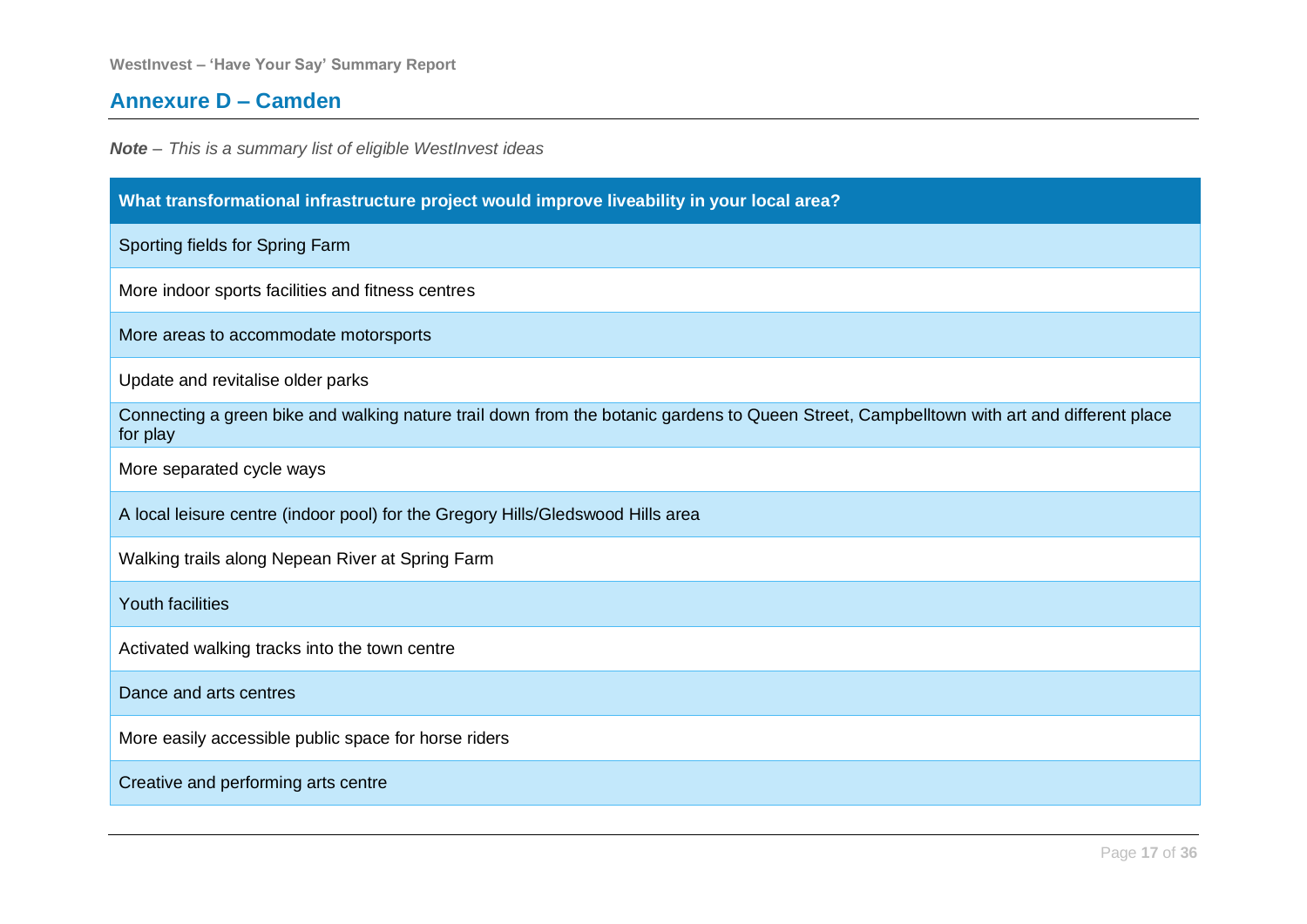Public pool area

Liven up high streets around Camden Council area - vibrant eat streets, street art murals and music

Wave pool

A performance space accommodating cultural performances

Provision of bicycling paths

Restore historic buildings in Camden for community use, local cultural organisations, and heritage tourism

Provide funding for owners of historic and heritage listed properties to enable them to restore and maintain these places and open them to the community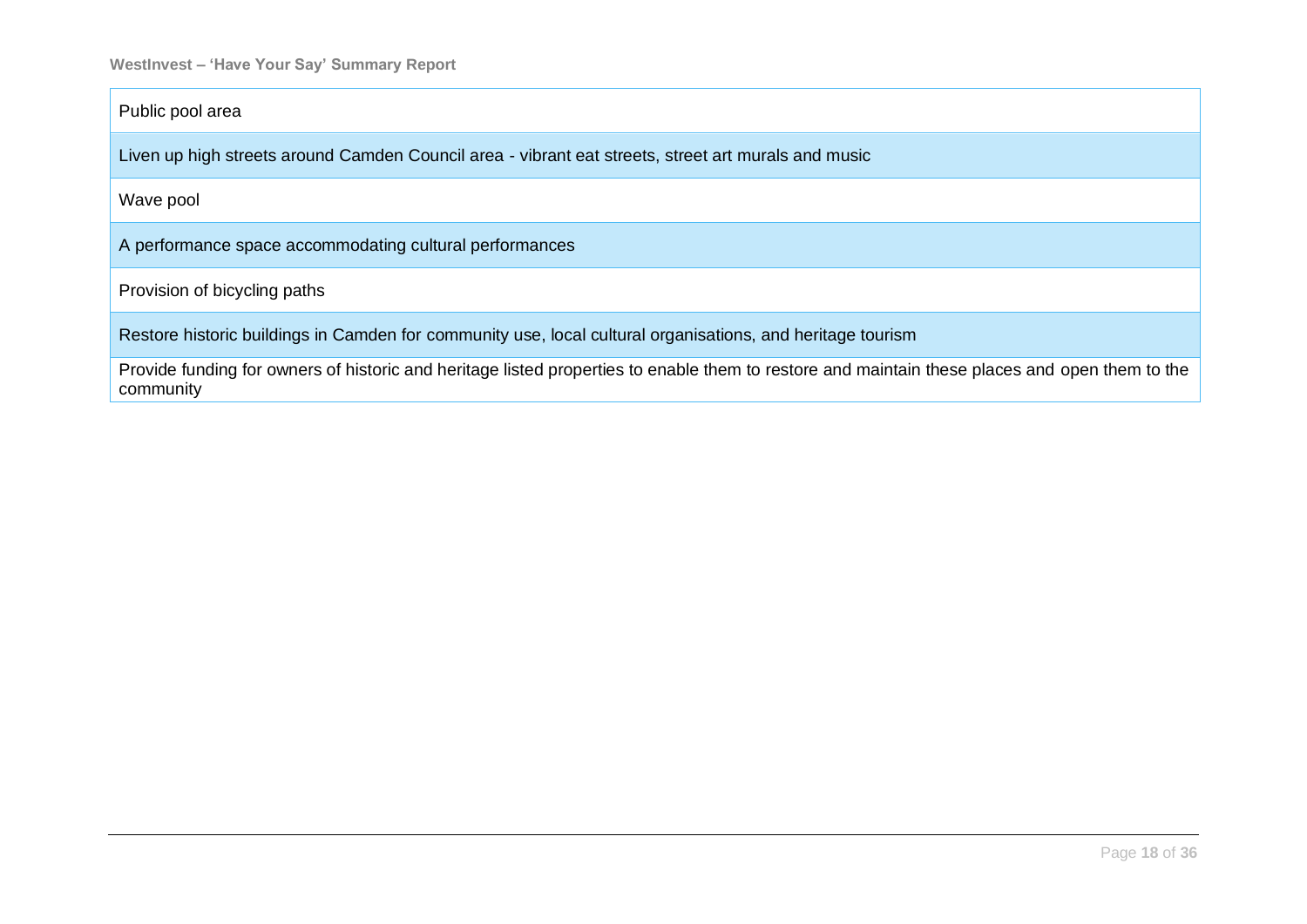## **Annexure E – Campbelltown**

<span id="page-18-0"></span>

| What transformational infrastructure project would improve liveability in your local area?                                                                                                  |  |
|---------------------------------------------------------------------------------------------------------------------------------------------------------------------------------------------|--|
| A park with equipment for kids and adults will help boost the overall liveability                                                                                                           |  |
| Free sporting areas such as tennis courts and increased park areas                                                                                                                          |  |
| A dedicated community and youth centre                                                                                                                                                      |  |
| Campbelltown's Queen Street revitalised                                                                                                                                                     |  |
| Provide bike tracks all around the city to help us enjoy the great outdoors, that leads us to our local jobs, or on weekends to explore the<br>beautiful parklands and reserves in the area |  |
| Improvements to Ingleburn town centre                                                                                                                                                       |  |
| Footpaths that connect to walking tracks                                                                                                                                                    |  |
| Off-road cycleway from Glenfield to Campbelltown along the rail line - complete the Liverpool to Campbelltown rail trail                                                                    |  |
| <b>Bigger libraries</b>                                                                                                                                                                     |  |
| Updated parks for children to play                                                                                                                                                          |  |
| More street trees                                                                                                                                                                           |  |
| Local parks with more appropriate playing equipment and better transport to the major community related areas                                                                               |  |
| Redesigning Queen Street to turn it into an entertainment and eating precinct - Entertainment venues, restaurants, cafes, bars etc                                                          |  |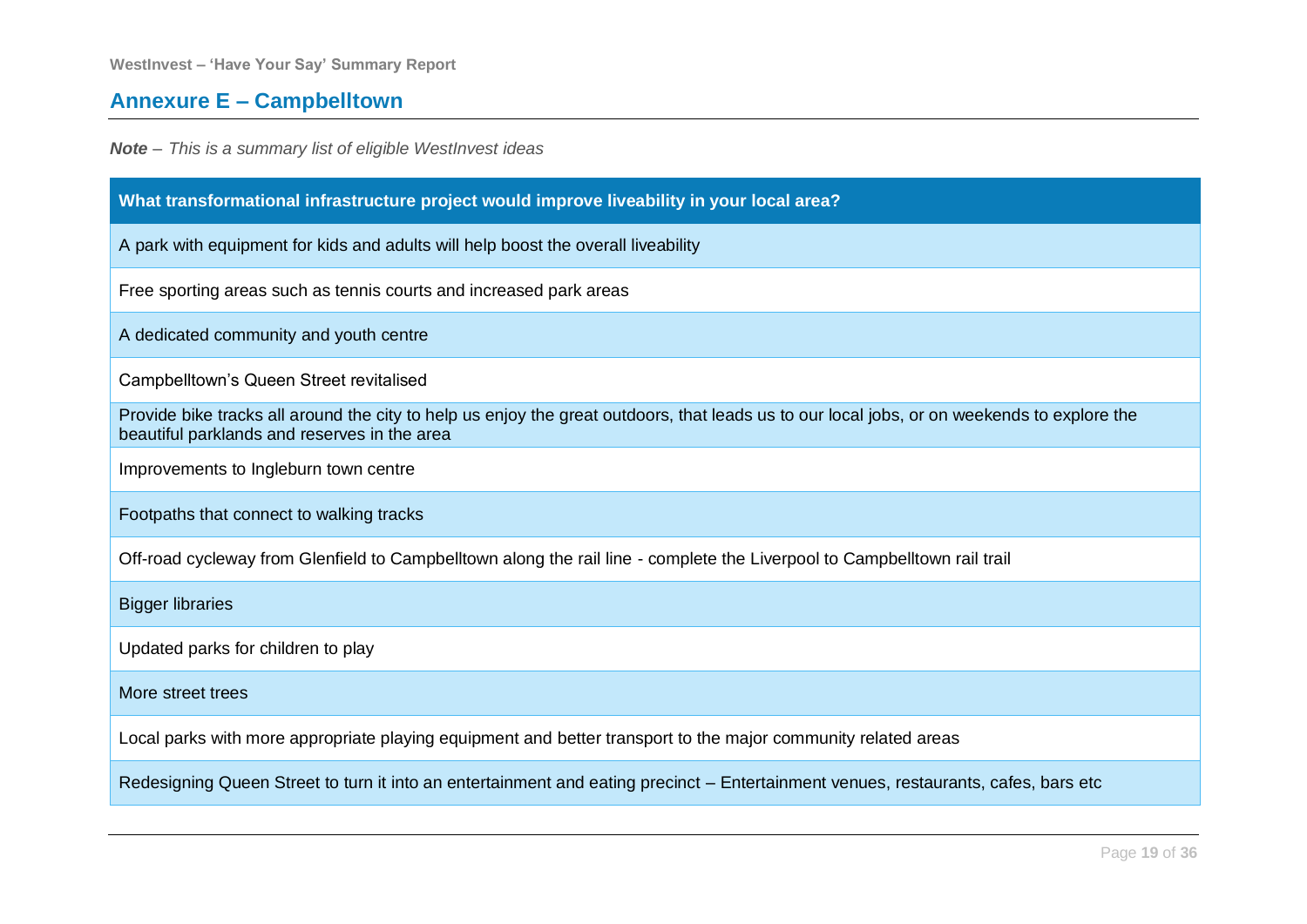Build/upgrade swim centres and outdoor water play spaces

Mountain bike tracks through the Scenic Hills

Make more family oriented areas, like pedestrians walking areas next to road and playground in every 500m radios

Large theatres to cater for shows for dance schools concerts, competitions, local theatre groups and local schools and community groups

A community centre with multifunctional spaces. A performance venue that could host large scale events and then be utilised for smaller performances, or individual rooms alongside a main hall

Aboriginal cultural spaces

The creation of a pedestrian only space the length of Queen Street. Removal of cars will allow for cafes, outdoor dining, children's play space, greenery, and artwork/sculptures to create a central meeting place for Campbelltown locals

Revamp Queen Street into a dining and family friendly area

More schools and educational facilities, more green spaces and parks for all ages. More shopping centres where you can do all shopping in one area

Parks and sporting facility and improved traffic would improve liveability

Recreational facilities for teenagers

Creating a STEM focused interactive park for the local school to foster the kids interest and love for STEM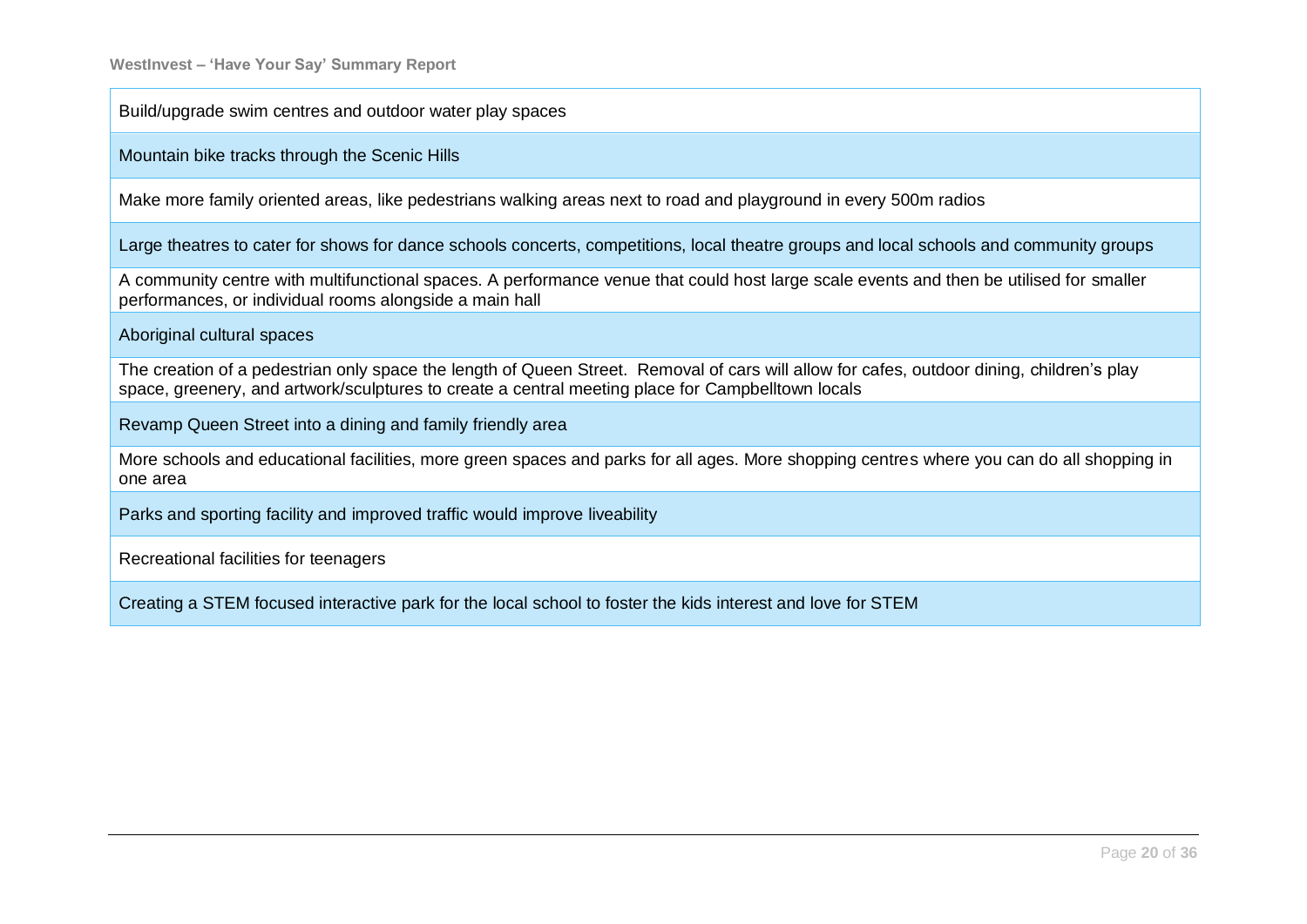## **Annexure F – Canterbury-Bankstown**

<span id="page-20-0"></span>

| What transformational infrastructure project would improve liveability in your local area?                            |  |
|-----------------------------------------------------------------------------------------------------------------------|--|
| Build an outdoor obstacle training /playground that enables both young and old to enjoy nature reserves               |  |
| Investment in a Campsie community / music / arts facility                                                             |  |
| <b>Parks and libraries</b>                                                                                            |  |
| More/revitalised parks with interactive activities and picnic spaces that are disability friendly                     |  |
| More greenery, more life, more colour on our streets                                                                  |  |
| More spaces to grow food for local community access and benefit                                                       |  |
| Creative centre for languages culture and art where community can come together and enjoy small scale events          |  |
| A world-class children's museum and library for the local community and beyond                                        |  |
| Pedestrian-only zones, focus on sustainability and environment                                                        |  |
| More street trees                                                                                                     |  |
| Modern community/conference centres                                                                                   |  |
| More playgrounds for kids, nice spaces for picnics with some man-made water features. A nice local play area for kids |  |
| <b>Cultural facilities</b>                                                                                            |  |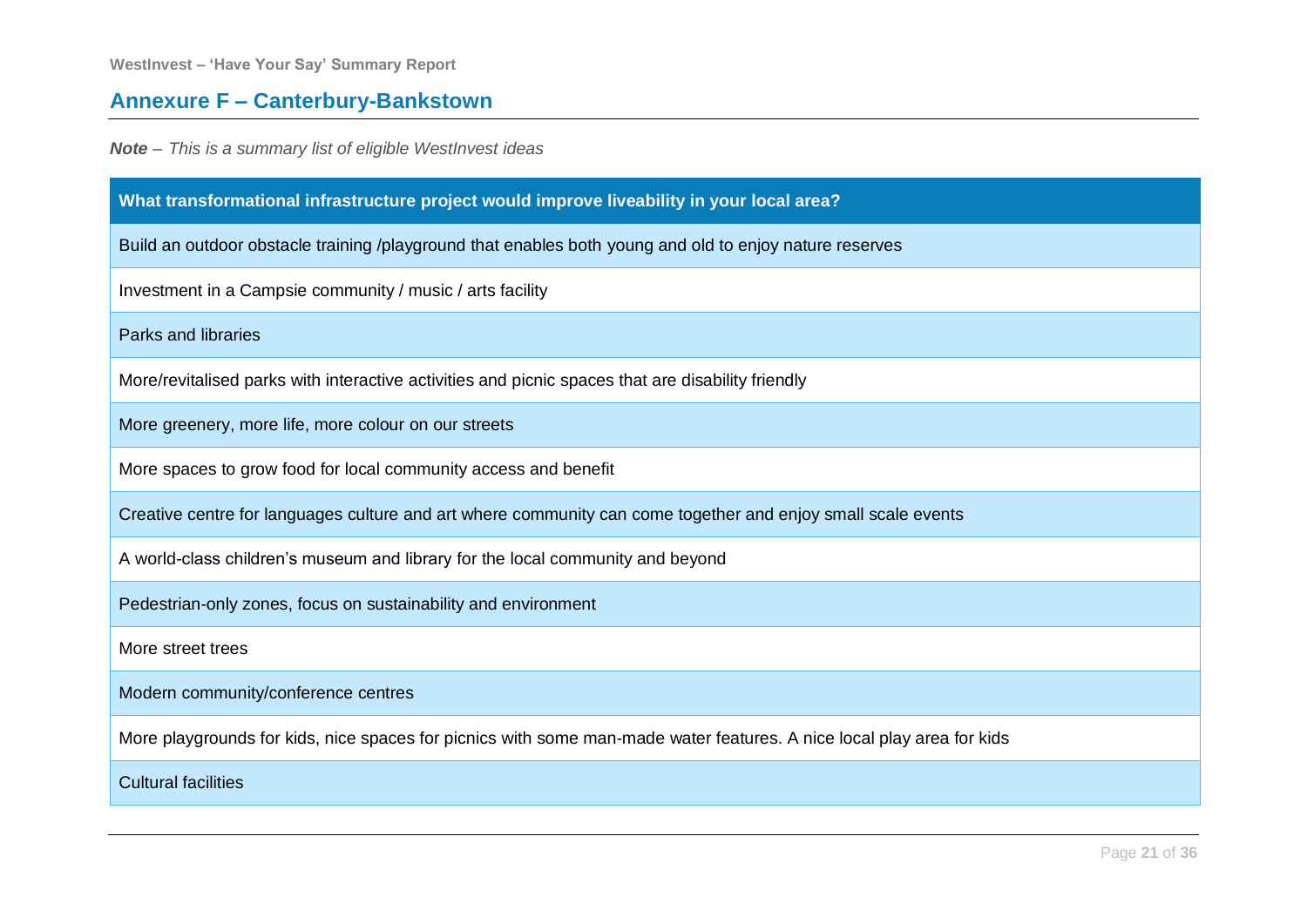Youth facilities

More cycle routes

A vibrant library/gallery/museum cultural centre in the Roselands area

Better utilisation of green space around Georges River National Park including proper signage for bush walking tracks, BBQs, toilet facilities and a netted beach area for swimming

Environmental management of Cooks River

More separated cycle paths for commuting between all suburbs

A community plaza and garden adjacent to Roselands Shopping Centre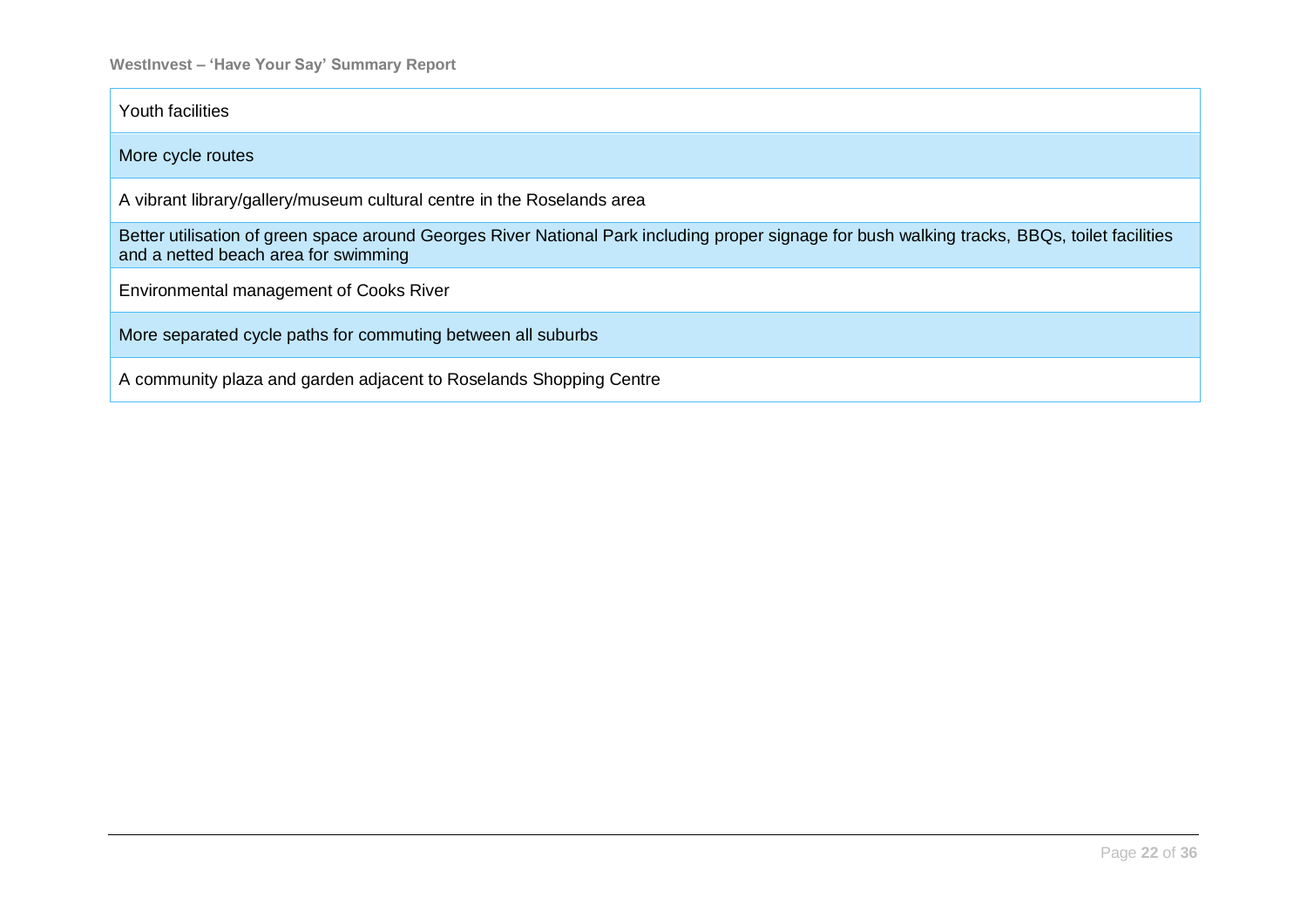### **Annexure G – Cumberland**

<span id="page-22-0"></span>

| What transformational infrastructure project would improve liveability in your local area?                                                                                                                                                            |  |
|-------------------------------------------------------------------------------------------------------------------------------------------------------------------------------------------------------------------------------------------------------|--|
| Better parks for kids to play                                                                                                                                                                                                                         |  |
| More separated cycle ways                                                                                                                                                                                                                             |  |
| Having more inclusive playgrounds and parks for older kids (BMX tracks, skatepark)                                                                                                                                                                    |  |
| Cultural/educational hubs that are available 24/7                                                                                                                                                                                                     |  |
| Community halls and areas for events, classes etc.                                                                                                                                                                                                    |  |
| Greystanes does not have any public exercise facilities, skate parks or water parks                                                                                                                                                                   |  |
| Place making and public art in the Lidcombe town centre                                                                                                                                                                                               |  |
| The amenities building used by the community and sporting groups at Girraween Park is old and needs to be replaced. A new modern<br>building with up to date facilities, including space for a community hall is required as the population increases |  |
| Indoor swimming pool                                                                                                                                                                                                                                  |  |
| Indoor sporting facility in the middle of western Sydney that allows for everything from disability work to support for elite sporting athletes                                                                                                       |  |
| A meeting place that reveals the history, art and culture of the area to connect place and people                                                                                                                                                     |  |
| Merrylands swimming centre                                                                                                                                                                                                                            |  |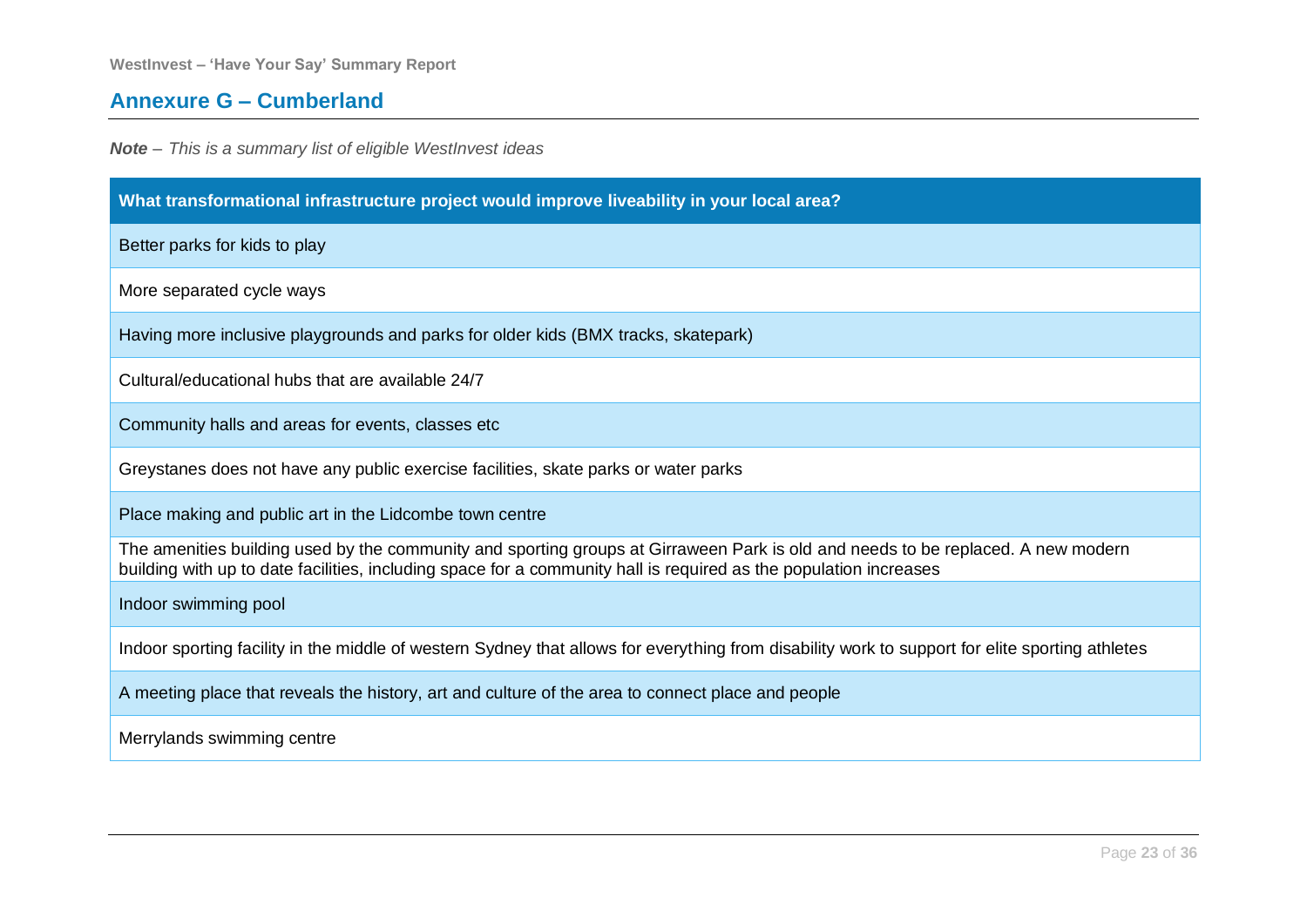#### **Annexure H – Fairfield**

*Note – This is a summary list of eligible WestInvest ideas*

#### **What transformational infrastructure project would improve liveability in your local area?**

Increased green space, transport and walkability. Major green walking and cycle ways connecting major population and community centres to break way from the concrete and industrial character of the west

Better connectivity, interesting spaces and lively parks that are interactive and safe, helping people to connect and feel at ease

A man-made creek, with a viewing area

Develop our waterways into a "Darling Harbour" type precinct with lots of outdoor dining, convention centres, theatres and entertainment

Mature tree shade

<span id="page-23-0"></span>More green spaces and community gathering buildings, more social support in the form of socially educated people

Places for the LGBTQI+ community including a community centre and hall/sporting ground to allow for a growing community

Shade Sails/structures/facilities in all parks that don't have existing natural shade

Upgrade main streets in Cabramatta, Fairfield and Carramar to improve the public domain and liveability

Green space and trees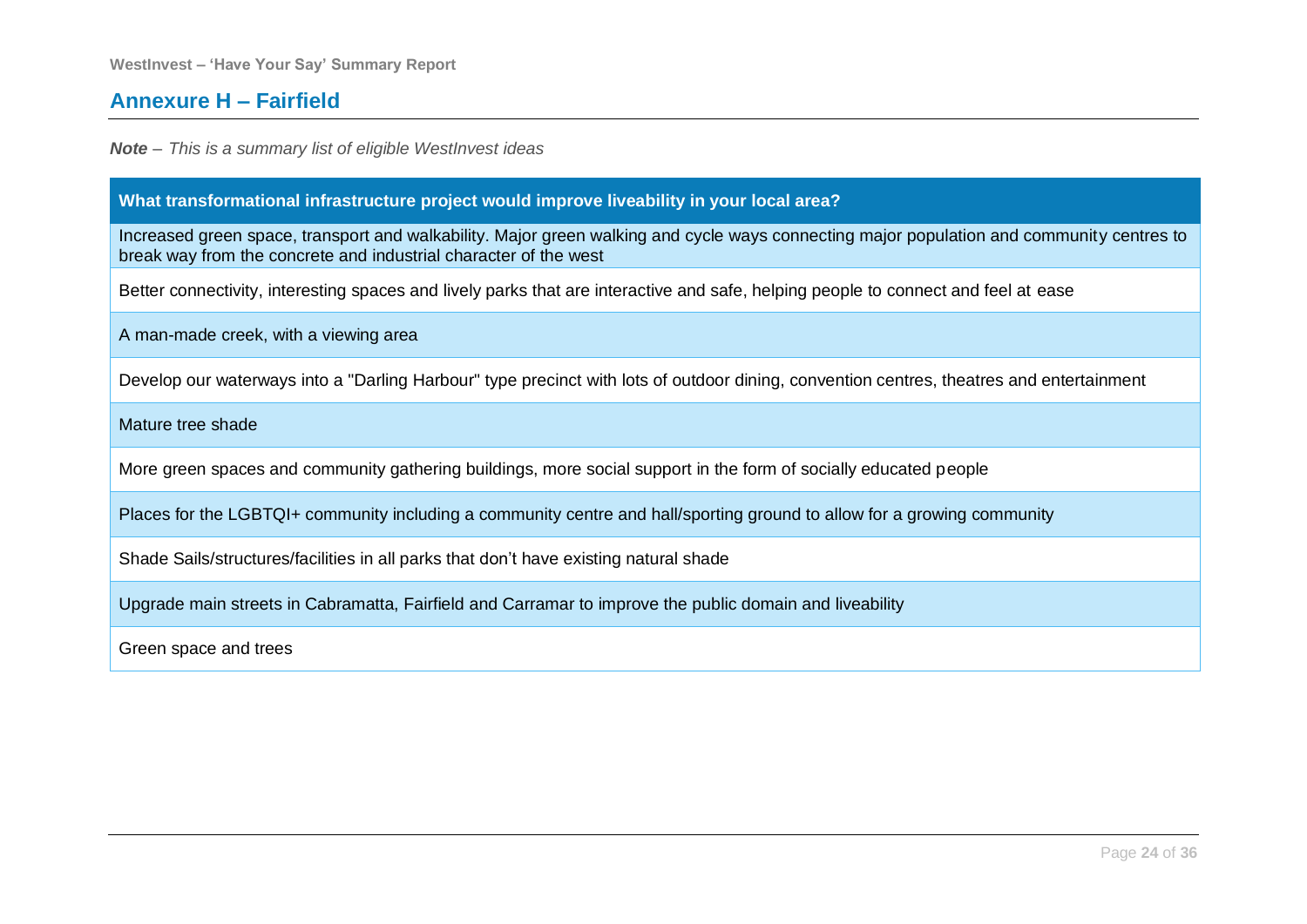## **Annexure I – Hawkesbury**

<span id="page-24-0"></span>

| What transformational infrastructure project would improve liveability in your local area?                                  |  |
|-----------------------------------------------------------------------------------------------------------------------------|--|
| A walking cycling track around Yarramundi reserve                                                                           |  |
| Removing traffic from the main street of Richmond and allowing cafes and restaurants to spill over into the street and park |  |
| Dedicated bushwalking tracks that allow greater accessibility for the disabled                                              |  |
| Separated cycle ways                                                                                                        |  |
| Upgrade of Richmond town centre and main park                                                                               |  |
| Dedicated bicycle track/road between Richmond and Penrith along Castlereagh Road                                            |  |
| Upgrade of parks to provide walking paths, pump track, netball courts, parking and picnic areas                             |  |
| Development of a riverside walking loop like the Great River Walk                                                           |  |
| More green spaces and community gathering buildings                                                                         |  |
| Parks and green spaces including cycleways                                                                                  |  |
| More safe bicycle paths for the Richmond area and Windsor/South Windsor                                                     |  |
| Walking/running/cycling tracks connecting suburbs over longer distances                                                     |  |
| A vibrant main town centre with outdoor eating and night time economy in Windsor and Richmond                               |  |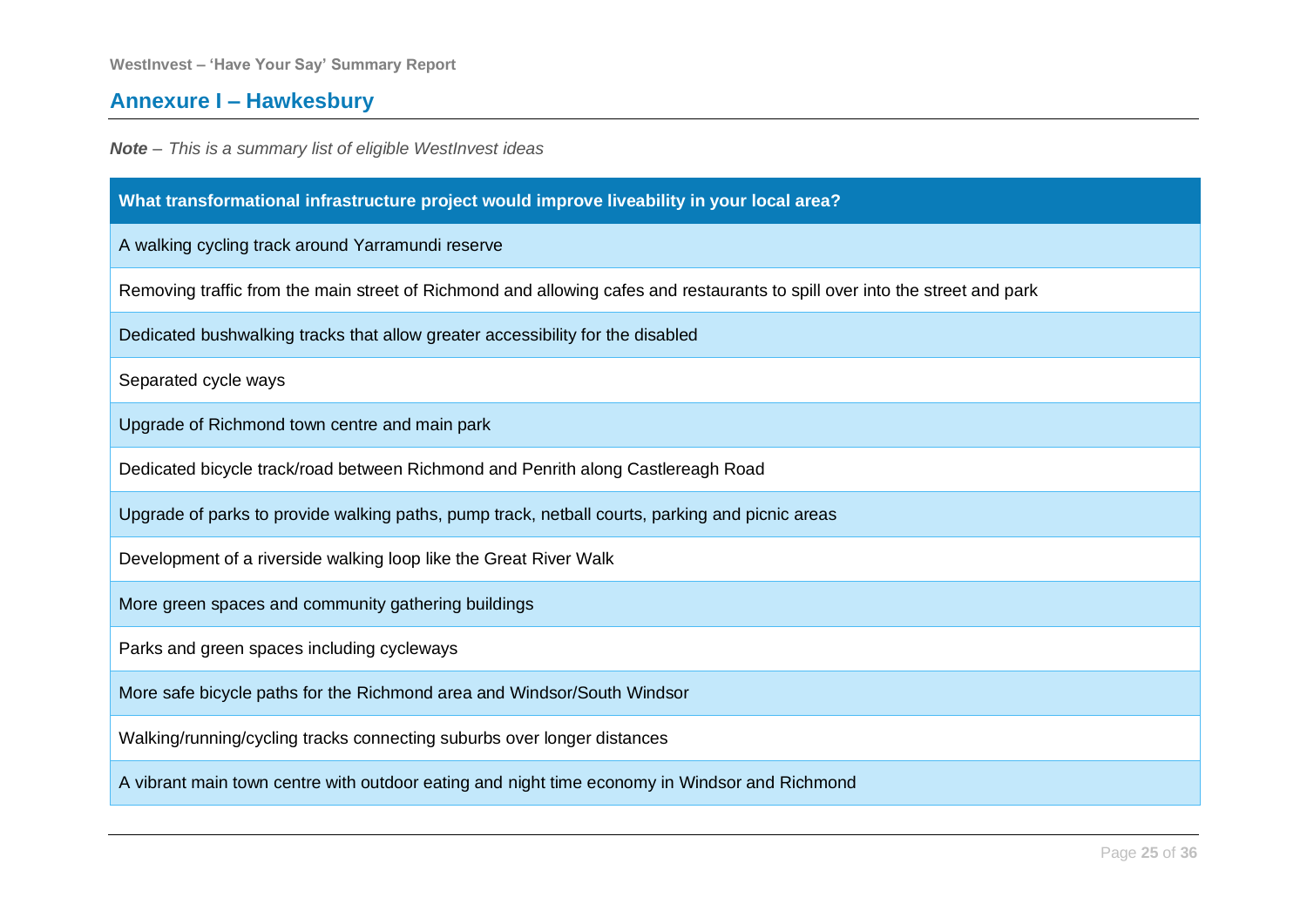Upgrade the Fernadell Park sports Complex, Pitt Town

A motorcycle/motocross facility for Western Sydney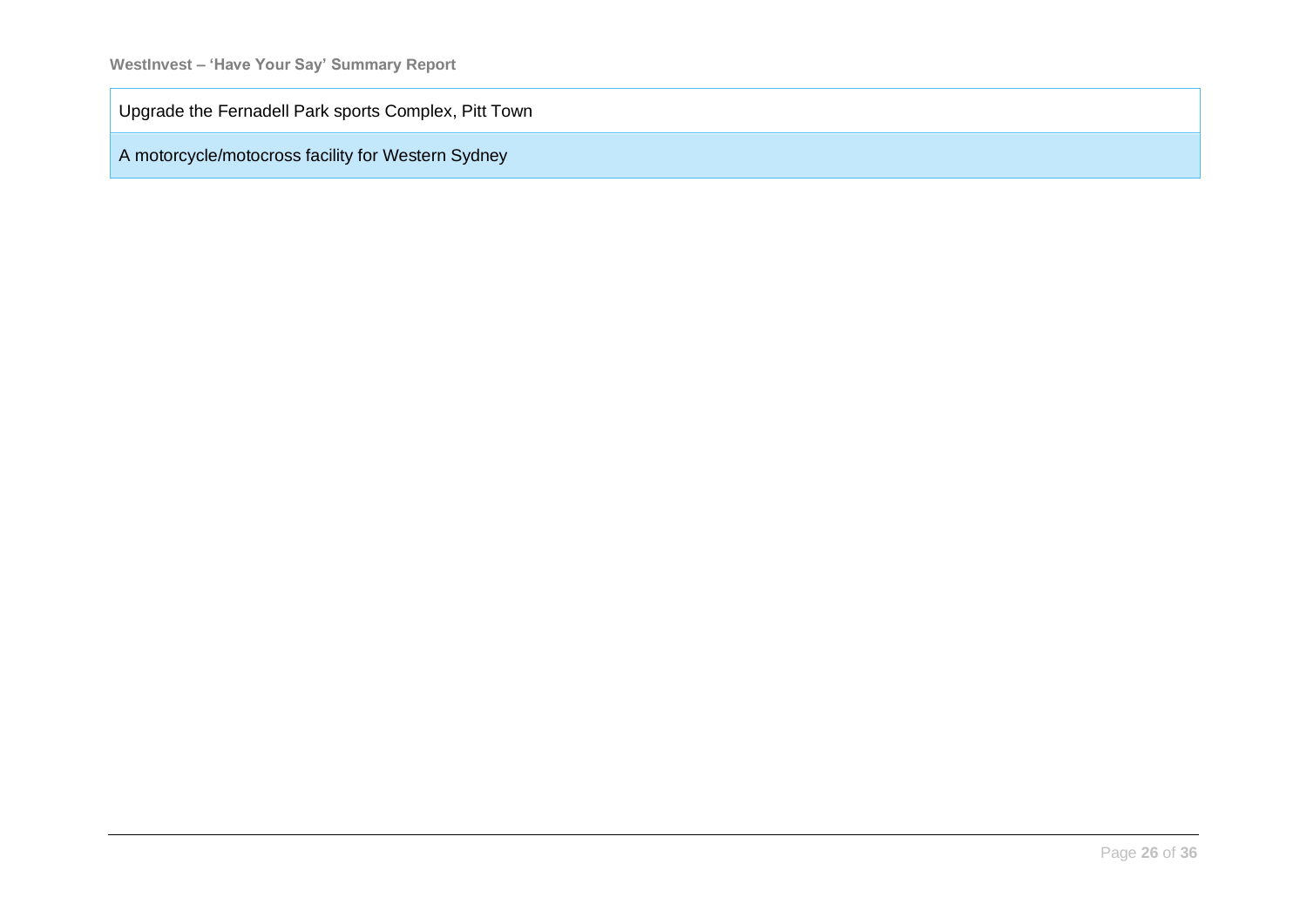## **Annexure J – Liverpool**

<span id="page-26-0"></span>

| What transformational infrastructure project would improve liveability in your local area?                                            |  |
|---------------------------------------------------------------------------------------------------------------------------------------|--|
| A footbridge over Williams Creek between Holsworthy and Voyager Point                                                                 |  |
| A new parkland on the site of the former sewage treatment plant at Voyager Point                                                      |  |
| A Western Sydney Museum of food and culture                                                                                           |  |
| Parks and gardens and increased green areas                                                                                           |  |
| More parks!!! More trees for shading and biodiversity! More cycleways!!!                                                              |  |
| Large parks for cycling, more swimming pools                                                                                          |  |
| Archery range                                                                                                                         |  |
| Community garden and farmer's market                                                                                                  |  |
| More parklands, like Centennial Park with play equipment for children and bike riding for children that is safe in a park environment |  |
| Resources for the LGBTQI+ community including a community centre and hall/sporting ground to allow for a growing community out west   |  |
| Creating play and learn outdoor areas for children that are focused in the STEM areas                                                 |  |
| Arts and theatre centre or stadium that could be used for shows, concerts and other similar uses                                      |  |
| Revitalising foreshore of the Georges River to make them accessible and connected                                                     |  |
|                                                                                                                                       |  |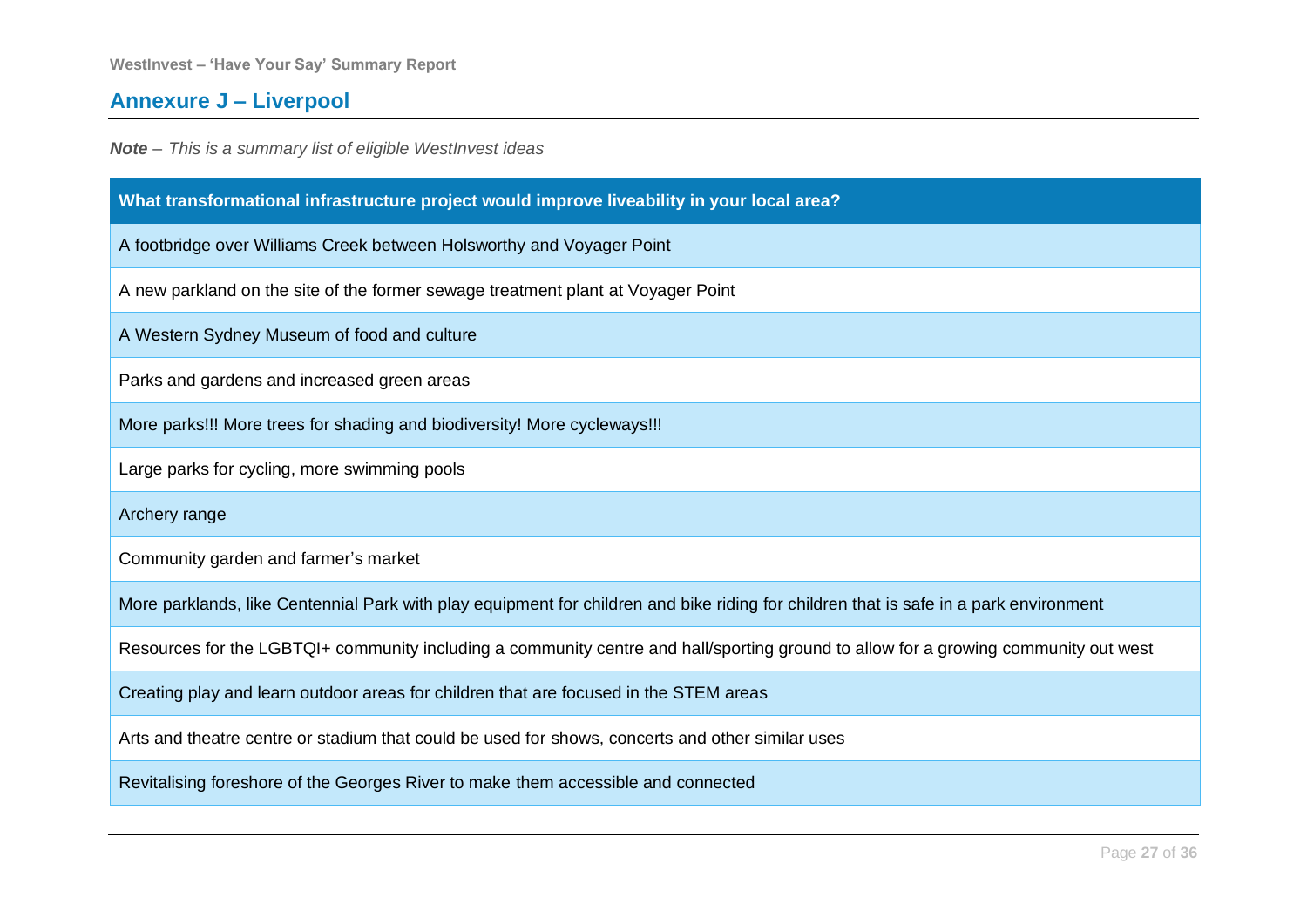More water play, parks and swimming pools

Walkways and cycleways

Paths along Georges River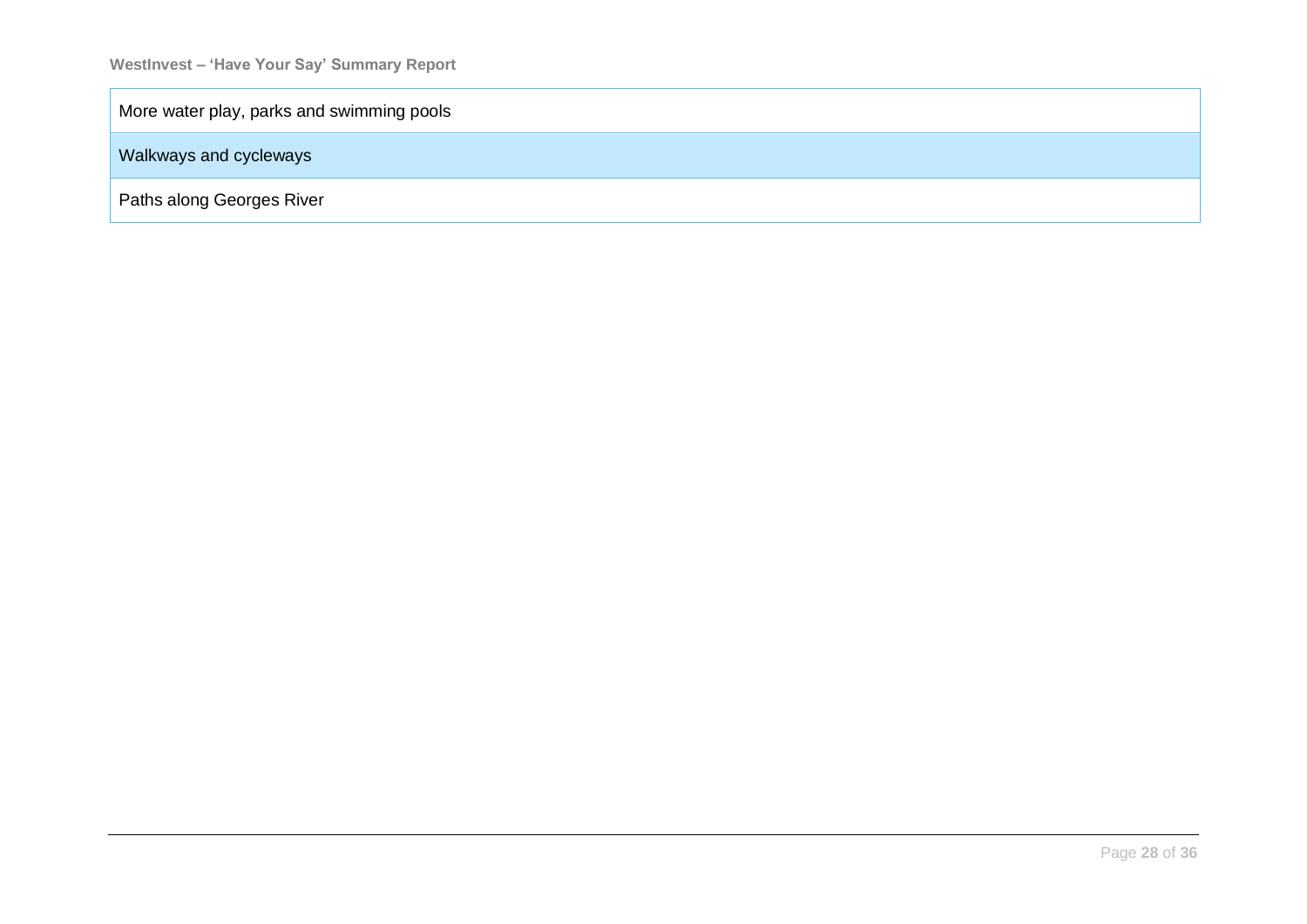### **Annexure K – Parramatta**

<span id="page-28-0"></span>

| What transformational infrastructure project would improve liveability in your local area?                                       |  |
|----------------------------------------------------------------------------------------------------------------------------------|--|
| More cycle lanes                                                                                                                 |  |
| Workable transport solutions to mitigate congestion on Victoria Road and the population growth from the Melrose Park development |  |
| Better walkways and bike paths towards and in the Parramatta CBD                                                                 |  |
| Build more outdoor gym parks                                                                                                     |  |
| Cleaning of Parramatta Park and River                                                                                            |  |
| A multipurpose arts centre                                                                                                       |  |
| Create a car-free zone in between Smith Street and Marsden Road                                                                  |  |
| Increase urban spaces along the Parramatta River - Places to eat, play and stay                                                  |  |
| More local parks with lots of walking footpaths                                                                                  |  |
| Transforming part of the Parramatta River to a community swimming area, with public toilets, change rooms and shade              |  |
| Wentworthville Library redevelopment                                                                                             |  |
| A Western Sydney performing arts and cultural centre                                                                             |  |
| Synthetic playing fields                                                                                                         |  |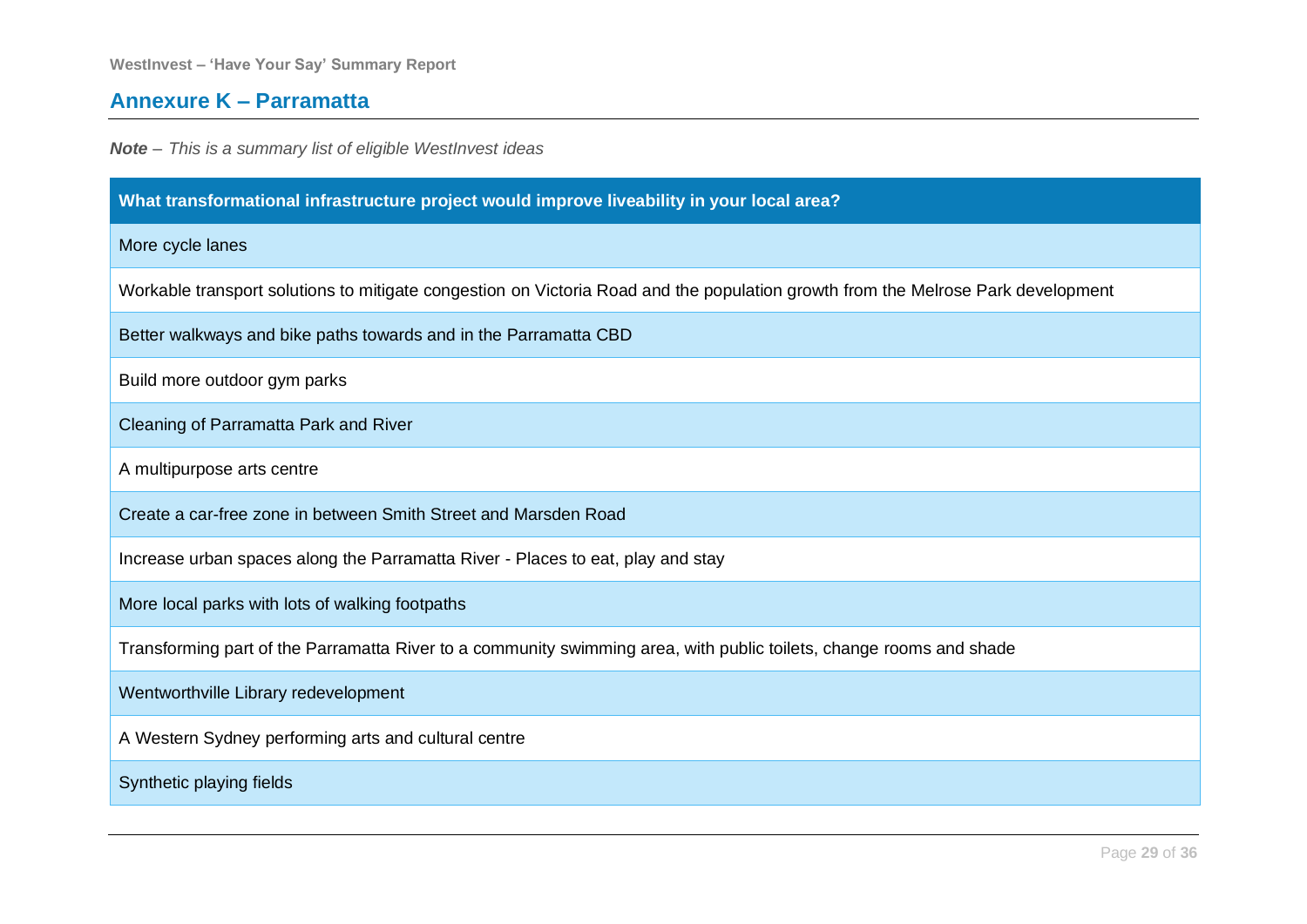A live performance space/art hub

Many more trees and green spaces

A tool and equipment library

A bridge over duck creek at Wentworth point for pedestrians and cyclists

A raised pedestrian and cycle crossing of Bennelong Parkway to the south of Haslams Creek bridge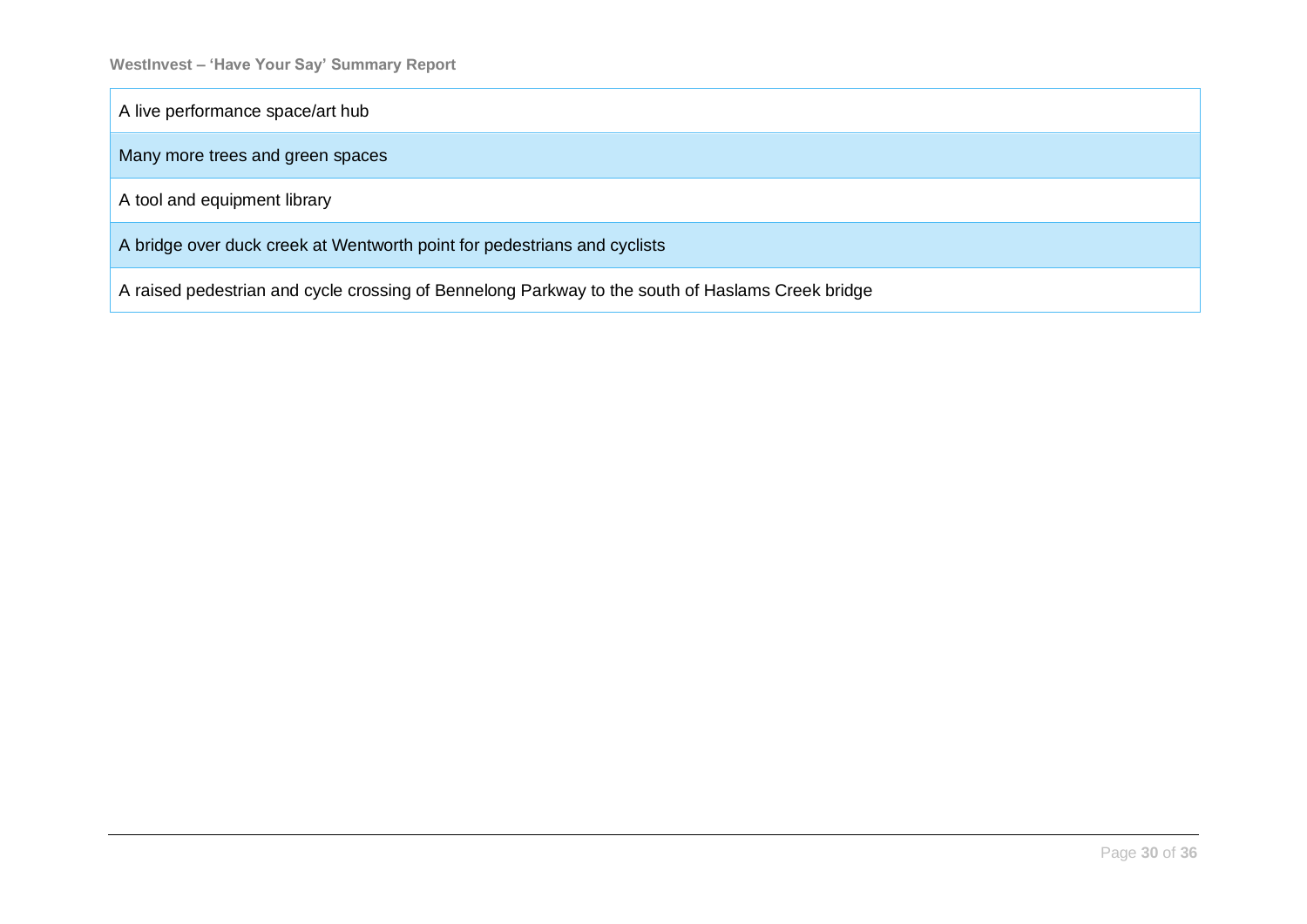### **Annexure L – Penrith**

<span id="page-30-0"></span>

| What transformational infrastructure project would improve liveability in your local area?                                                   |  |  |
|----------------------------------------------------------------------------------------------------------------------------------------------|--|--|
| Green belts along creeks and floodways. Greening provides great habitats for local wildlife, but also helps cool the area in the hot summers |  |  |
| State of the art sporting facilities aimed at children, teenagers and young adults                                                           |  |  |
| A waterpark                                                                                                                                  |  |  |
| Make the Nepean River swimmable                                                                                                              |  |  |
| <b>Bike paths</b>                                                                                                                            |  |  |
| More trees, more trees                                                                                                                       |  |  |
| Connecting the Penrith Lakes area with parks, walkways, recreational and kids playgrounds                                                    |  |  |
| More walking tracks and paths in green areas                                                                                                 |  |  |
| A large indoor/outdoor aquatic centre                                                                                                        |  |  |
| More shady trees in parks and water features                                                                                                 |  |  |
| <b>Revitalising St Marys' Queen Street</b>                                                                                                   |  |  |
| BMX track and pump track facilities in Penrith                                                                                               |  |  |
| More walkable open parks                                                                                                                     |  |  |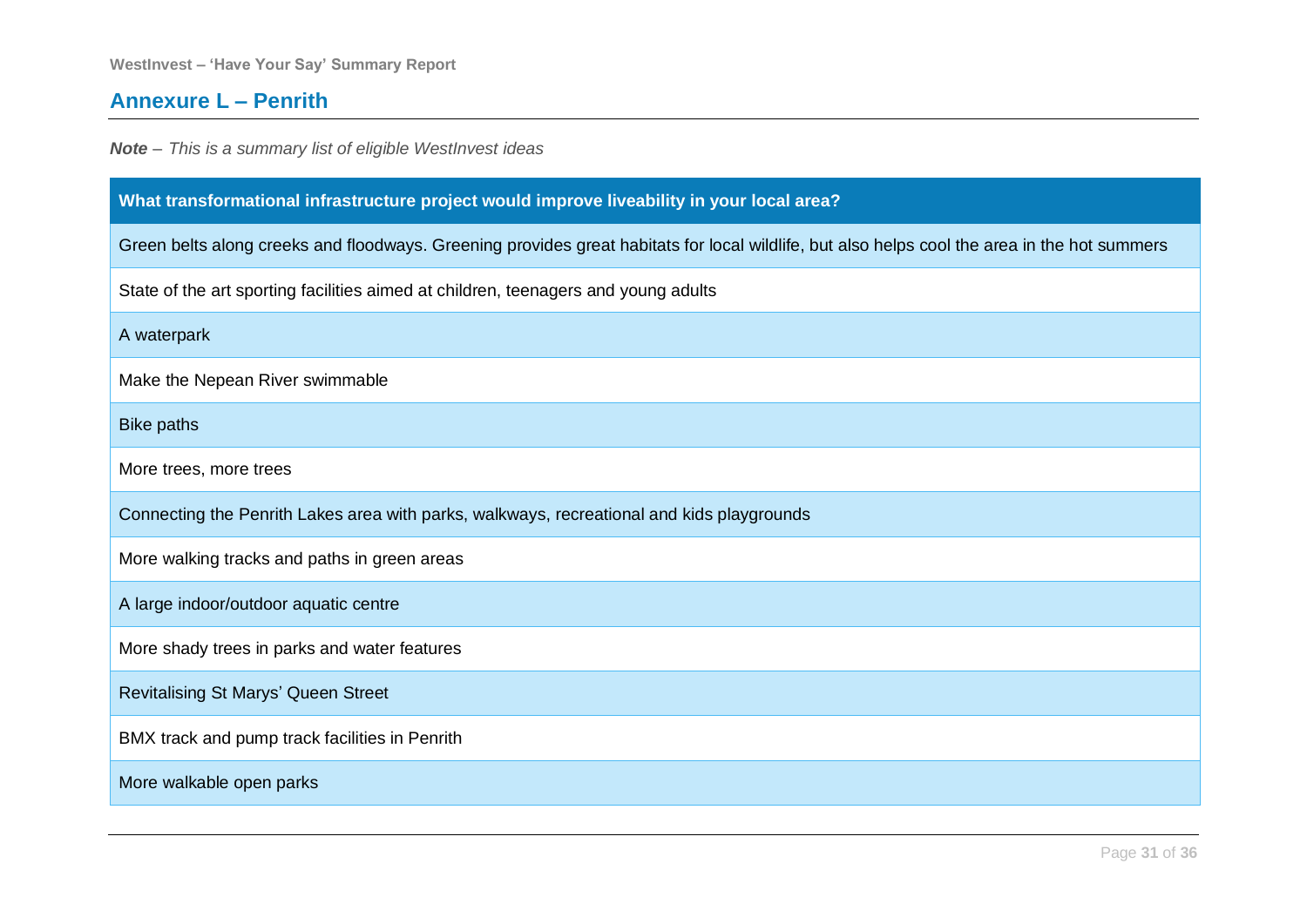| Transforming the Cranebrook stormwater control green space                                         |
|----------------------------------------------------------------------------------------------------|
| Local artist studios that have workshops, artist residencies and a small gallery space             |
| More and better active transport infrastructure (walking and cycling), more trees and place-making |
| Indoor netball court                                                                               |
| More indoor recreation facilities in the Penrith LGA for sports                                    |
| We need a regional gallery in the Penrith CBD                                                      |
| Indoor netball facility at Jamison Park                                                            |
| I want to see bike lanes and greater pedestrian-only zones in Penrith                              |
| A creative arts college in western Sydney                                                          |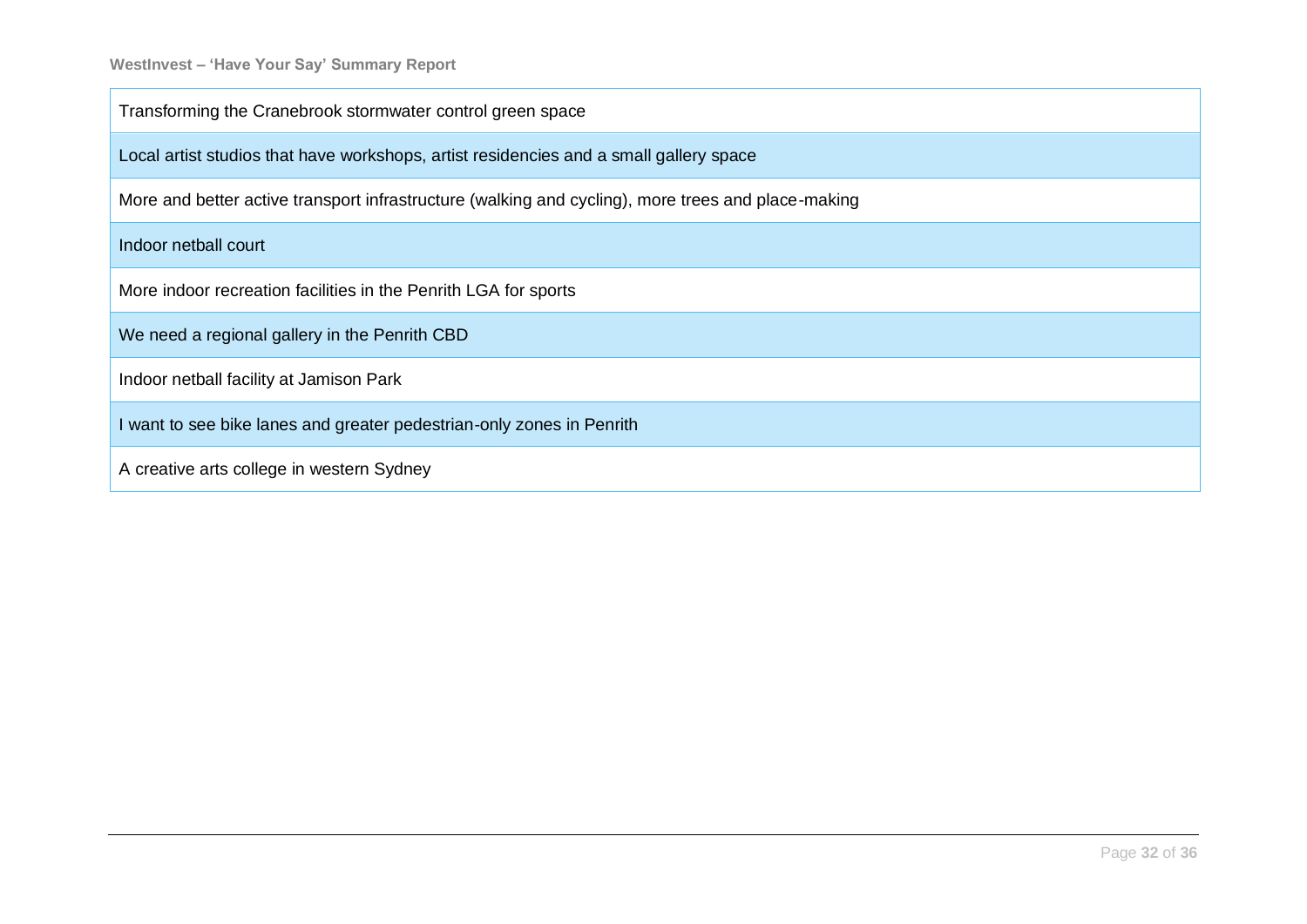## **Annexure M – Strathfield**

<span id="page-32-0"></span>

| What transformational infrastructure project would improve liveability in your local area? |
|--------------------------------------------------------------------------------------------|
| Upgrade to the Strathfield Town Centre                                                     |
| More green spaces, tree canopy to reduce effects of climate change                         |
| More separated cycle ways                                                                  |
| More parks, more green space, more tree corridors - link up the parks and streets          |
| Install community gardens and parking strip gardens                                        |
| A comprehensive cycling network that links with surrounding LGAs                           |
| Play and outdoor learning space                                                            |
| Playground and outdoor learning environments                                               |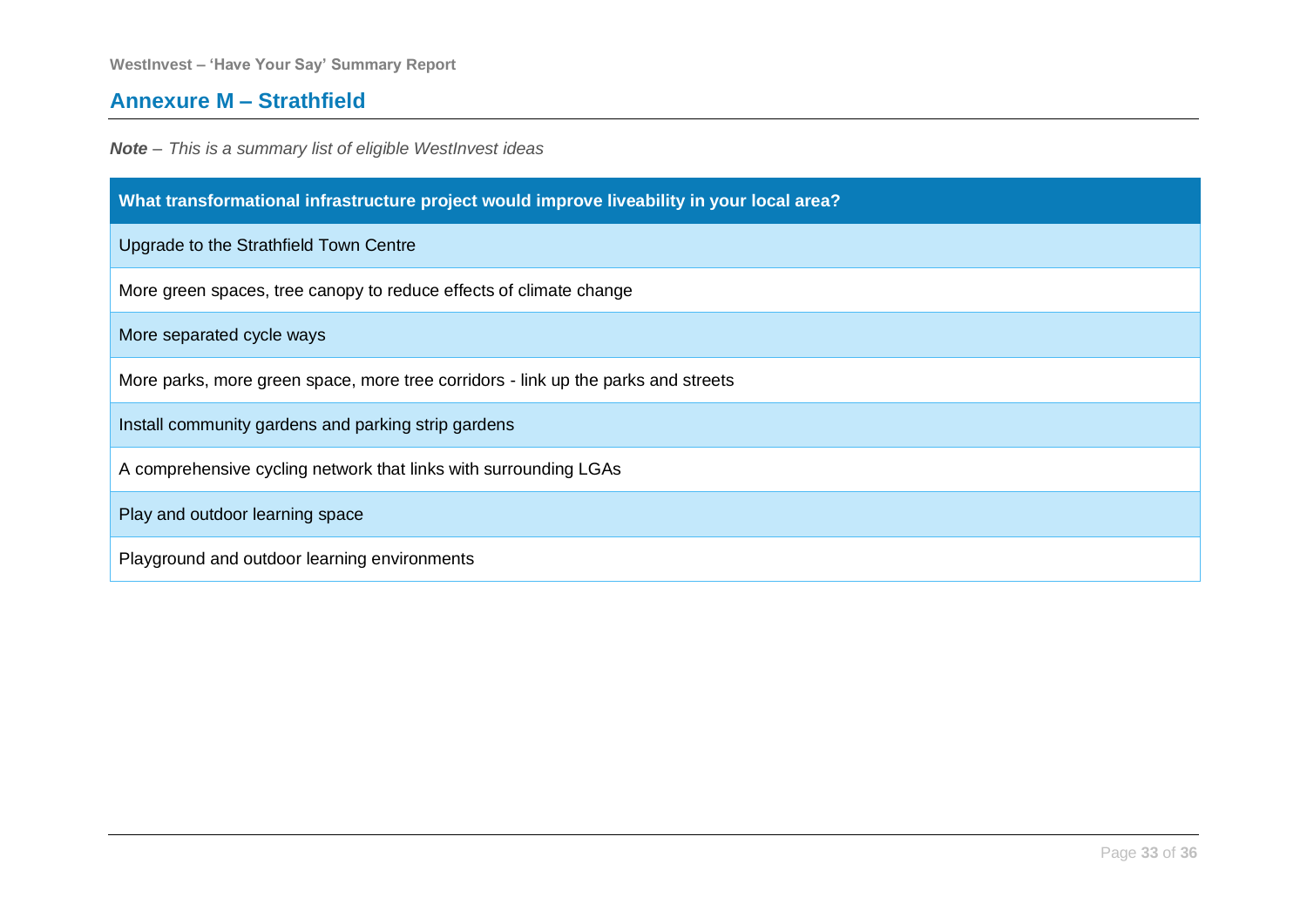### **Annexure N – The Hills**

<span id="page-33-0"></span>

| What transformational infrastructure project would improve liveability in your local area?                                                                |
|-----------------------------------------------------------------------------------------------------------------------------------------------------------|
| <b>Climate resilient street trees</b>                                                                                                                     |
| Upgrade parks and schools                                                                                                                                 |
| Create a local theatre with more capacity to bigger events and concerts which schools can use for graduation, cultural events, presentations,<br>concerts |
| Bike paths so more people can ride and improve their health and avoid cars and pollution for both short and long distances                                |
| An artificial beach                                                                                                                                       |
| More combined bike and pedestrian paths for families to use with appropriate sign posting                                                                 |
| Another skateboard/scooter park in the North Kellyville or Rouse Hill area                                                                                |
| A university campus linked to one of the top universities in NSW                                                                                          |
| Swimming pool                                                                                                                                             |
| Transform the old showground area to a public sporting and recreation parkland                                                                            |
| A Western Sydney performing arts and cultural centre                                                                                                      |
| More synthetic ovals for all sports in the community                                                                                                      |
| A rock-climbing wall or set up outdoors                                                                                                                   |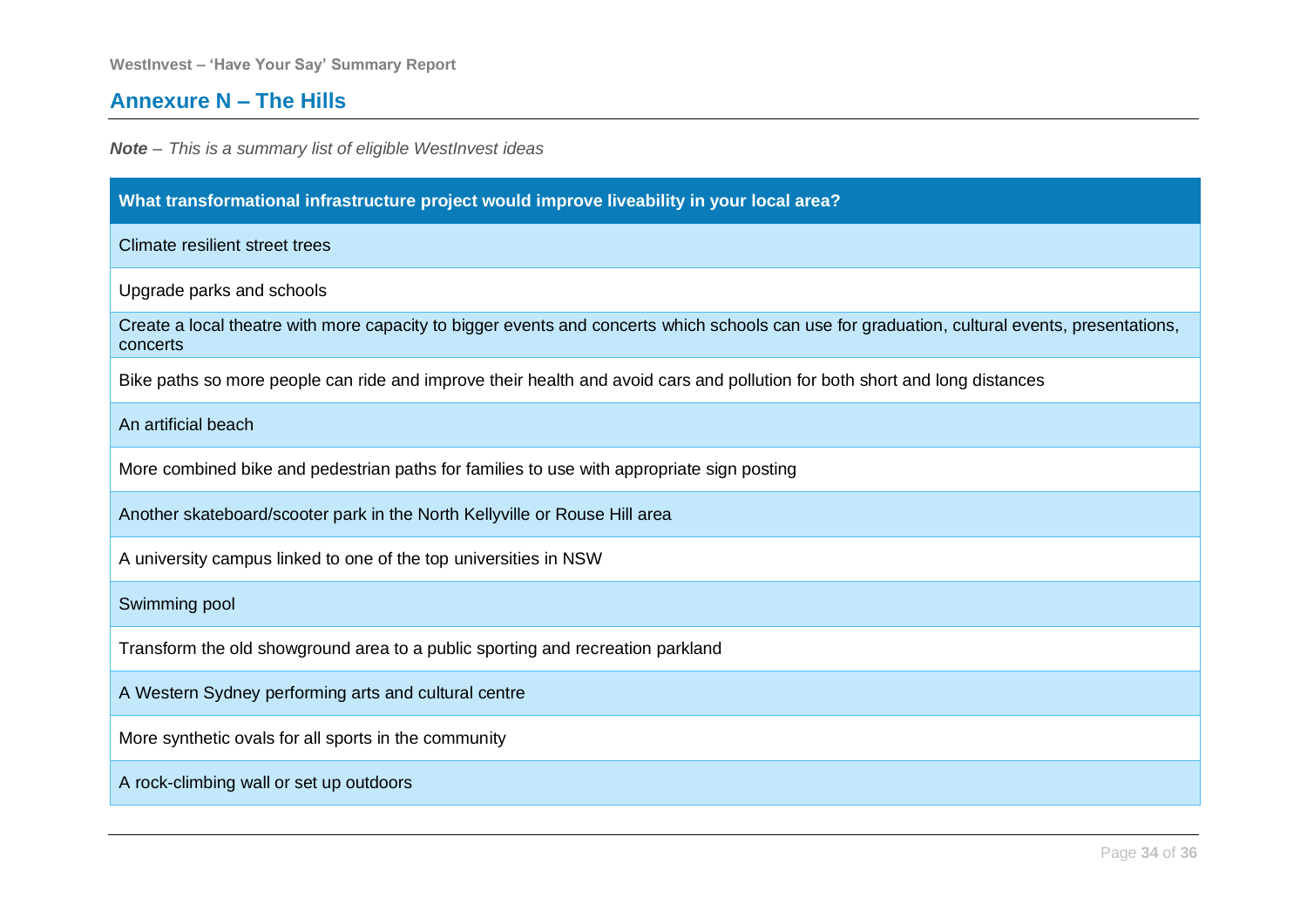#### Create a mountain bike track

Shared cycling pedestrian path from Castle Hill to Wisemans Ferry, shared path from Castle Hill to Parramatta on Old Norther Road, shared path from Castle Hill Metro to Oakhill High School